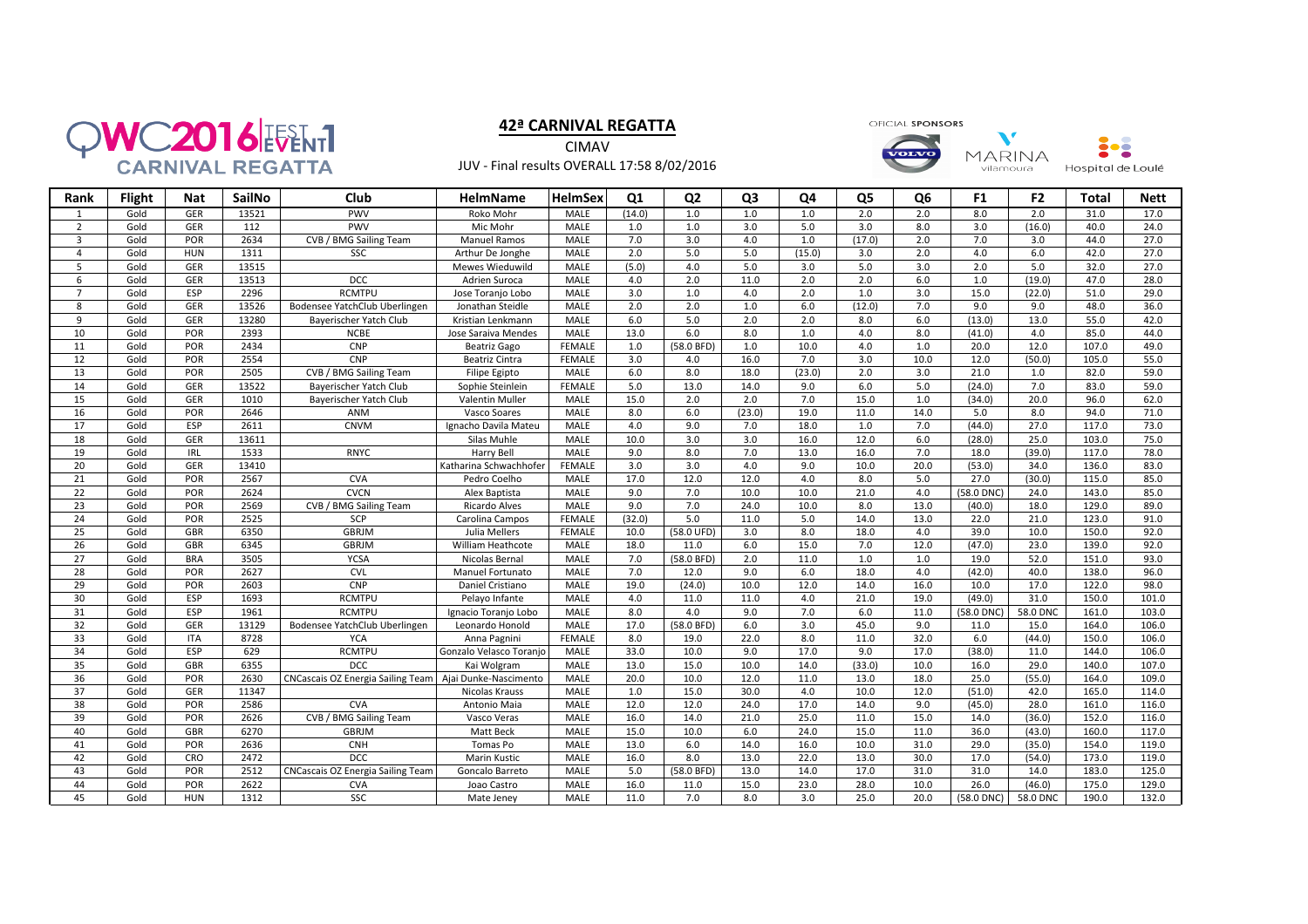| 47<br>Gold<br><b>POR</b><br>2574<br><b>NCBE</b><br><b>MALE</b><br>12.0<br>17.0<br>17.0<br>13.0<br>27.0<br>20.0<br>(30.0)<br>26.0<br>162.0<br>132.0<br><b>Tomas Vieira</b><br>2596<br>48<br>Gold<br><b>POR</b><br>ANM<br>2.0<br>18.0<br>(38.0)<br>16.0<br>4.0<br>26.0<br>32.0<br>38.0<br>174.0<br>136.0<br>Vicente Camara<br>MALE<br>49<br><b>YCA</b><br>17.0<br>29.0<br>18.0<br>7.0<br>23.0<br>Gold<br>8730<br>26.0<br>22.0<br>(41.0)<br>183.0<br>142.0<br><b>ITA</b><br>Massimiliano Antoniazzi<br>MALE<br>5.0<br>35.0<br>50<br>Gold<br>POR<br>2424<br><b>ANM</b><br>MALE<br>(58.0 BFD)<br>16.0<br>20.0<br>8.0<br>30.0<br>33.0<br>205.0<br>147.0<br><b>Goncalo Gomes</b><br>51<br><b>DEN</b><br>8523<br><b>FEMALE</b><br>11.0<br>44.0<br>20.0<br>5.0<br>19.0<br>12.0<br>(54.0)<br>45.0<br>210.0<br>156.0<br>Gold<br>Norddeutscher Regatta Verein<br>Helena Wolff<br>52<br>22.0<br>9.0<br>22.0<br>30.0<br>25.0<br>207.0<br>Gold<br>POR<br>2468<br><b>NCBE</b><br>MALE<br>15.0<br>33.0<br>(51.0)<br>156.0<br>Tiago Vieira<br>53<br>Gold<br><b>POR</b><br>2495<br>ANM<br>11.0<br>20.0<br>17.0<br>26.0<br>17.0<br>21.0<br>(50.0)<br>47.0<br>209.0<br>159.0<br><b>FEMALE</b><br>Catarina de Sousa<br>54<br>Gold<br>2601<br>CVA<br>10.0<br>14.0<br>7.0<br>27.0<br>23.0<br>$(58.0$ DSQ)<br>43.0<br>37.0<br>219.0<br><b>POR</b><br><b>MALE</b><br>161.0<br>Diogo Sampaio<br>55<br>12.0<br>Gold<br><b>POR</b><br>2583<br><b>CVA</b><br><b>FEMALE</b><br>14.0<br>18.0<br>22.0<br>41.0<br>11.0<br>48.0<br>(49.0)<br>215.0<br>166.0<br>Catarina Coelho<br>56<br>120<br>LATZK<br>19.0<br>14.0<br>9.0<br>24.0<br>52.0<br>Gold<br>LAT<br>25.0<br>25.0<br>(53.0)<br>221.0<br>168.0<br><b>Eduards Plavins</b><br>MALE<br>57<br>8184<br><b>YCA</b><br>230.0<br>172.0<br>Gold<br><b>ITA</b><br><b>FEMALE</b><br>12.0<br>9.0<br>18.0<br>21.0<br>(58.0 UFD)<br>18.0<br>46.0<br>48.0<br>Erica Milone<br>58<br>Silver<br><b>USA</b><br>20005<br><b>DCPIM FOLEY</b><br>6.0<br>(58.0 BFD)<br>19.0<br>41.0<br>12.0<br>21.0<br>4.0<br>3.0<br>164.0<br>106.0<br>Peter Foley<br>MALE<br>59<br>2378<br>18.0<br>(26.0)<br>26.0<br>23.0<br>21.0<br>11.0<br>5.0<br>Silver<br>POR<br>CVB / BMG Sailing Team<br><b>Lucas Neves</b><br>MALE<br>15.0<br>145.0<br>119.0<br>60<br>23.0<br>20.0<br>13.0<br>Silver<br><b>GBR</b><br>6356<br><b>GBRJM</b><br>Henry Chandler<br>MALE<br>23.0<br>(29.0)<br>13.0<br>15.0<br>13.0<br>149.0<br>120.0<br>13.0<br>61<br>Silver<br>POR<br>2560<br>GNO<br>26.0<br>16.0<br>19.0<br>(36.0)<br>23.0<br>22.0<br>2.0<br>157.0<br>121.0<br>Julien Carter<br>MALE<br>62<br>Silver<br><b>POR</b><br>2669<br>CNCascais OZ Energia Sailing Team   Zilas Dunke-Nascimento<br><b>MALE</b><br>21.0<br>(58.0 BFD)<br>25.0<br>24.0<br>16.0<br>18.0<br>8.0<br>16.0<br>186.0<br>128.0<br>63<br>27.0<br><b>POR</b><br>2647<br>MALE<br>28.0<br>23.0<br>15.0<br>(35.0)<br>24.0<br>10.0<br>4.0<br>166.0<br>131.0<br>Silver<br>SAD<br>Martim Figueredo<br>64<br>8665<br><b>YCA</b><br><b>FEMALE</b><br>36.0<br>(58.0 UFD)<br>5.0<br>17.0<br>58.0 UFD<br>5.0<br>6.0<br>6.0<br>191.0<br>133.0<br>Silver<br><b>ITA</b><br>Luisa Penso<br>65<br><b>NYC</b><br>25.0<br>19.0<br>IRL<br>1512<br>Charlie Cullen<br>MALE<br>22.0<br>24.0<br>(48.0)<br>7.0<br>27.0<br>9.0<br>181.0<br>133.0<br>Silver<br>66<br>POR<br>2672<br>(58.0 BFD)<br>21.0<br>8.0<br>22.0<br>9.0<br>9.0<br>30.0<br>193.0<br>135.0<br>Silver<br><b>CNCascais OZ Energia Sailing Team</b><br>Martim Mastbaum<br>MALE<br>36.0<br>67<br>ESP<br>2505<br>20.0<br>24.0<br>30.0<br>19.0<br>(58.0 DNC)<br>7.0<br>25.0<br>Silver<br><b>CNEB</b><br><b>FEMALE</b><br>26.0<br>209.0<br>151.0<br>Iset Segura Santa Eularia<br>68<br><b>POR</b><br>30.0<br>21.0<br>39.0<br>18.0<br>(50.0)<br>19.0<br>8.0<br>201.0<br>151.0<br>Silver<br>2<br>CVB / BMG Sailing Team<br>16.0<br>Vasco Wanzeller<br>MALE<br>69<br>6240<br><b>GBRJM</b><br>30.0<br>27.0<br>23.0<br>28.0<br>(38.0)<br>12.0<br>17.0<br>189.0<br>151.0<br>Silver<br><b>GBR</b><br><b>MALE</b><br>14.0<br>Drew Wright<br>CNP<br>27.0<br>26.0<br>70<br>Silver<br><b>POR</b><br>2631<br><b>MALE</b><br>27.0<br>11.0<br>26.0<br>17.0<br>(58.0 UFD)<br>18.0<br>210.0<br>152.0<br>Frederico Baptista<br>71<br>2605<br><b>NCBE</b><br>19.0<br>22.0<br>POR<br>32.0<br>21.0<br>21.0<br>19.0<br>20.0<br>(45.0)<br>199.0<br>154.0<br>Silver<br>Joao Saraiva Mendes<br>MALE<br>72<br>KEREKED<br>20.0<br>703<br>(58.0 UFD)<br>40.0<br>21.0<br>29.0<br>14.0<br>213.0<br>155.0<br>Silver<br><b>HUN</b><br>Roni Oszkar Szabo<br>MALE<br>24.0<br>7.0<br>73<br>$\overline{3}$<br>25.0<br>27.0<br>38.0<br>30.0<br>8.0<br>3.0<br>26.0<br>215.0<br>Silver<br>POR<br>CVB / BMG Sailing Team<br>Tomas Rocha<br><b>MALE</b><br>(58.0 UFD)<br>157.0<br>74<br>13320<br>20.0<br>30.0<br>33.0<br>23.0<br>(37.0)<br>29.0<br>18.0<br>200.0<br>Silver<br>GER<br>Bayerischer Yatch Club<br>Leopold LaBock<br>MALE<br>10.0<br>163.0<br>75<br>58.0 DNC<br>6.0<br>33.0<br>224.0<br>Silver<br><b>POR</b><br>2645<br><b>ANM</b><br>MALE<br>(58.0 DNC)<br>58.0 DNC<br>9.0<br>1.0<br>1.0<br>166.0<br>Mario Soares<br>76<br>2623<br>24.0<br>31.0<br>22.0<br>19.0<br>35.0<br>16.0<br>19.0<br>224.0<br>166.0<br>Silver<br><b>POR</b><br>CNCascais OZ Energia Sailing Team   Manuel Champalimaud<br>MALE<br>(58.0 BFD)<br>77<br>31.0<br>14.0<br>15.0<br>27.0<br>37.0<br>(41.0)<br>210.0<br>Silver<br><b>IRL</b><br>1499<br><b>NYC</b><br><b>FEMALE</b><br>29.0<br>16.0<br>169.0<br>Leah Rickard<br>$\overline{78}$<br>2557<br><b>POR</b><br><b>CVA</b><br>20.0<br>23.0<br>22.0<br>33.0<br>16.0<br>14.0<br>42.0<br>(58.0 UFD)<br>228.0<br>170.0<br>Silver<br><b>Eduardo David</b><br>MALE<br>79<br>2389<br><b>CVVC</b><br>16.0<br>35.0<br>5.0<br>(36.0)<br>33.0<br>207.0<br>POR<br>MALE<br>24.0<br>26.0<br>32.0<br>171.0<br>Silver<br>Joao Marquito<br>80<br>19.0<br>13.0<br>230.0<br>172.0<br>Silver<br>GER<br>13355<br>Bayerischer Yatch Club<br><b>FEMALE</b><br>34.0<br>(58.0 UFD)<br>12.0<br>31.0<br>5.0<br>58.0 UFD<br>Franziska Steinlein<br>81<br>ESP<br>2333<br>37.0<br>26.0<br>28.0<br>29.0<br>36.0<br>(47.0)<br>2.0<br>220.0<br>173.0<br>Silver<br>KYC<br>Diego Peleteiro<br>MALE<br>15.0<br>82<br>12<br>PWV<br>15.0<br>34.0<br>19.0<br>(44.0)<br>17.0<br>37.0<br>221.0<br>177.0<br>Silver<br>GER<br>Bo Mohr<br>MALE<br>14.0<br>41.0<br>83<br>2584<br><b>CVA</b><br>25.0<br>18.0<br>20.0<br>37.0<br>25.0<br>24.0<br>237.0<br>179.0<br>Silver<br><b>POR</b><br>30.0<br>(58.0 DNC)<br>Francisco Ilhao<br><b>MALE</b><br>84<br>247<br>27.0<br>19.0<br>20.0<br>22.0<br>243.0<br>185.0<br>Silver<br><b>POR</b><br><b>CNCascais OZ Energia Sailing Team</b><br><b>MALE</b><br>(58.0 BFD)<br>6.0<br>33.0<br>58.0 UFD<br>Sebastiao Ramirez<br>22.0<br>85<br>Silver<br><b>IRL</b><br>1549<br><b>RCYC</b><br><b>MALE</b><br>28.0<br>(41.0)<br>25.0<br>18.0<br>35.0<br>34.0<br>23.0<br>226.0<br>185.0<br>Justin Lucas<br>86<br>2354<br>CNP<br>34.0<br><b>POR</b><br>MALE<br>14.0<br>(58.0 BFD)<br>17.0<br>31.0<br>24.0<br>58.0 UFD<br>12.0<br>248.0<br>190.0<br>Silver<br>Diogo Faustino<br>87<br><b>CVVC</b><br>13.0<br>40.0<br>POR<br>2613<br><b>FEMALE</b><br>37.0<br>(58.0 UFD)<br>51.0<br>13.0<br>23.0<br>14.0<br>249.0<br>191.0<br>Silver<br>Ines Coruche<br>88<br>2279<br>GNO<br>29.0<br>20.0<br>18.0<br>45.0<br>24.0<br>25.0<br>30.0<br>(58.0 UFD)<br>249.0<br>191.0<br>Silver<br><b>POR</b><br>Lucia Neto<br><b>FEMALE</b><br>89<br>POR<br>2364<br><b>CNSET</b><br>(41.0)<br>25.0<br>32.0<br>34.0<br>28.0<br>25.0<br>15.0<br>233.0<br>192.0<br>Silver<br>Pedro Videira<br>MALE<br>33.0<br>90<br>22.0<br>16.0<br>38.0<br>9.0<br>Silver<br><b>POR</b><br>2511<br><b>FEMALE</b><br>(58.0 BFD)<br>24.0<br>40.0<br>44.0<br>251.0<br>193.0<br>CNCascais OZ Energia Sailing Team<br>Matilde Silva Cruz<br>33.0<br>91<br>22.0<br>30.0<br>25.0<br>32.0<br>(38.0)<br>24.0<br>29.0<br>233.0<br>195.0<br>Silver<br>GER<br>11357<br><b>FEMALE</b><br>Franziska Nussbaumer<br>92<br>2333<br><b>NCBE</b><br>37.0<br>27.0<br>21.0<br>Silver<br><b>POR</b><br>(43.0)<br>34.0<br>37.0<br>21.0<br>20.0<br>240.0<br>197.0<br>Simao Henninger<br><b>MALE</b><br>28.0<br>23.0<br>93<br><b>POR</b><br>2589<br><b>CVCN</b><br>(40.0)<br>20.0<br>37.0<br>27.0<br>38.0<br>27.0<br>240.0<br>200.0<br>Silver<br>Guilherme Luz<br>MALE<br>94<br>2238<br>28.0<br>25.0<br>24.0<br>39.0<br>POR<br>GNO<br>(58.0 BFD)<br>36.0<br>22.0<br>28.0<br>260.0<br>202.0<br>Silver<br><b>Bruno Tavares</b><br>MALE<br>95<br>2391<br><b>CVL</b><br>31.0<br>32.0<br>39.0<br>29.0<br>28.0<br>26.0<br>21.0<br>Silver<br>POR<br><b>FEMALE</b><br>(58.0 BFD)<br>264.0<br>206.0<br>Maria Ines Caneco<br>37.0<br>96<br>GER<br>13530<br>(58.0 BFD)<br>27.0<br>38.0<br>38.0<br>29.0<br>11.0<br>265.0<br>207.0<br>Silver<br>Bayerischer Yatch Club<br><b>FEMALE</b><br>27.0<br>Louise Muller | 46 | Gold   | <b>ESP</b> | 7251 | <b>RCMTPU</b> | Irene Serra Garcia | <b>FEMALE</b> | 18.0 | 13.0 | 15.0 | 12.0 | 20.0 | 22.0 | (37.0) | 32.0   | 169.0 | 132.0 |
|-------------------------------------------------------------------------------------------------------------------------------------------------------------------------------------------------------------------------------------------------------------------------------------------------------------------------------------------------------------------------------------------------------------------------------------------------------------------------------------------------------------------------------------------------------------------------------------------------------------------------------------------------------------------------------------------------------------------------------------------------------------------------------------------------------------------------------------------------------------------------------------------------------------------------------------------------------------------------------------------------------------------------------------------------------------------------------------------------------------------------------------------------------------------------------------------------------------------------------------------------------------------------------------------------------------------------------------------------------------------------------------------------------------------------------------------------------------------------------------------------------------------------------------------------------------------------------------------------------------------------------------------------------------------------------------------------------------------------------------------------------------------------------------------------------------------------------------------------------------------------------------------------------------------------------------------------------------------------------------------------------------------------------------------------------------------------------------------------------------------------------------------------------------------------------------------------------------------------------------------------------------------------------------------------------------------------------------------------------------------------------------------------------------------------------------------------------------------------------------------------------------------------------------------------------------------------------------------------------------------------------------------------------------------------------------------------------------------------------------------------------------------------------------------------------------------------------------------------------------------------------------------------------------------------------------------------------------------------------------------------------------------------------------------------------------------------------------------------------------------------------------------------------------------------------------------------------------------------------------------------------------------------------------------------------------------------------------------------------------------------------------------------------------------------------------------------------------------------------------------------------------------------------------------------------------------------------------------------------------------------------------------------------------------------------------------------------------------------------------------------------------------------------------------------------------------------------------------------------------------------------------------------------------------------------------------------------------------------------------------------------------------------------------------------------------------------------------------------------------------------------------------------------------------------------------------------------------------------------------------------------------------------------------------------------------------------------------------------------------------------------------------------------------------------------------------------------------------------------------------------------------------------------------------------------------------------------------------------------------------------------------------------------------------------------------------------------------------------------------------------------------------------------------------------------------------------------------------------------------------------------------------------------------------------------------------------------------------------------------------------------------------------------------------------------------------------------------------------------------------------------------------------------------------------------------------------------------------------------------------------------------------------------------------------------------------------------------------------------------------------------------------------------------------------------------------------------------------------------------------------------------------------------------------------------------------------------------------------------------------------------------------------------------------------------------------------------------------------------------------------------------------------------------------------------------------------------------------------------------------------------------------------------------------------------------------------------------------------------------------------------------------------------------------------------------------------------------------------------------------------------------------------------------------------------------------------------------------------------------------------------------------------------------------------------------------------------------------------------------------------------------------------------------------------------------------------------------------------------------------------------------------------------------------------------------------------------------------------------------------------------------------------------------------------------------------------------------------------------------------------------------------------------------------------------------------------------------------------------------------------------------------------------------------------------------------------------------------------------------------------------------------------------------------------------------------------------------------------------------------------------------------------------------------------------------------------------------------------------------------------------------------------------------------------------------------------------------------------------------------------------------------------------------------------------------------------------------------------------------------------------------------------------------------------------------------------------------------------------------------------------------------------------------------------------------------------------------------------------------------------------------------------------------------------------------------------------------------------------------------------------------------------------------------------------------------------------------------------------------------------------------------------------------------------------------------------------------------------------------------------------------------------------------------------------------------------------------------------------------------------------------------------------------------------------------------------------------------------------------------------------------------------------------------------------------------------------------------------------------------------------------------------------------------------------------------------------------------------------------------------------------------------------------------------------------------------------------------------------------------------------------------------------------|----|--------|------------|------|---------------|--------------------|---------------|------|------|------|------|------|------|--------|--------|-------|-------|
|                                                                                                                                                                                                                                                                                                                                                                                                                                                                                                                                                                                                                                                                                                                                                                                                                                                                                                                                                                                                                                                                                                                                                                                                                                                                                                                                                                                                                                                                                                                                                                                                                                                                                                                                                                                                                                                                                                                                                                                                                                                                                                                                                                                                                                                                                                                                                                                                                                                                                                                                                                                                                                                                                                                                                                                                                                                                                                                                                                                                                                                                                                                                                                                                                                                                                                                                                                                                                                                                                                                                                                                                                                                                                                                                                                                                                                                                                                                                                                                                                                                                                                                                                                                                                                                                                                                                                                                                                                                                                                                                                                                                                                                                                                                                                                                                                                                                                                                                                                                                                                                                                                                                                                                                                                                                                                                                                                                                                                                                                                                                                                                                                                                                                                                                                                                                                                                                                                                                                                                                                                                                                                                                                                                                                                                                                                                                                                                                                                                                                                                                                                                                                                                                                                                                                                                                                                                                                                                                                                                                                                                                                                                                                                                                                                                                                                                                                                                                                                                                                                                                                                                                                                                                                                                                                                                                                                                                                                                                                                                                                                                                                                                                                                                                                                                                                                                                                                                                                                                                                                                                                                                                                                                                                                                                                                                     |    |        |            |      |               |                    |               |      |      |      |      |      |      |        |        |       |       |
|                                                                                                                                                                                                                                                                                                                                                                                                                                                                                                                                                                                                                                                                                                                                                                                                                                                                                                                                                                                                                                                                                                                                                                                                                                                                                                                                                                                                                                                                                                                                                                                                                                                                                                                                                                                                                                                                                                                                                                                                                                                                                                                                                                                                                                                                                                                                                                                                                                                                                                                                                                                                                                                                                                                                                                                                                                                                                                                                                                                                                                                                                                                                                                                                                                                                                                                                                                                                                                                                                                                                                                                                                                                                                                                                                                                                                                                                                                                                                                                                                                                                                                                                                                                                                                                                                                                                                                                                                                                                                                                                                                                                                                                                                                                                                                                                                                                                                                                                                                                                                                                                                                                                                                                                                                                                                                                                                                                                                                                                                                                                                                                                                                                                                                                                                                                                                                                                                                                                                                                                                                                                                                                                                                                                                                                                                                                                                                                                                                                                                                                                                                                                                                                                                                                                                                                                                                                                                                                                                                                                                                                                                                                                                                                                                                                                                                                                                                                                                                                                                                                                                                                                                                                                                                                                                                                                                                                                                                                                                                                                                                                                                                                                                                                                                                                                                                                                                                                                                                                                                                                                                                                                                                                                                                                                                                                     |    |        |            |      |               |                    |               |      |      |      |      |      |      |        |        |       |       |
|                                                                                                                                                                                                                                                                                                                                                                                                                                                                                                                                                                                                                                                                                                                                                                                                                                                                                                                                                                                                                                                                                                                                                                                                                                                                                                                                                                                                                                                                                                                                                                                                                                                                                                                                                                                                                                                                                                                                                                                                                                                                                                                                                                                                                                                                                                                                                                                                                                                                                                                                                                                                                                                                                                                                                                                                                                                                                                                                                                                                                                                                                                                                                                                                                                                                                                                                                                                                                                                                                                                                                                                                                                                                                                                                                                                                                                                                                                                                                                                                                                                                                                                                                                                                                                                                                                                                                                                                                                                                                                                                                                                                                                                                                                                                                                                                                                                                                                                                                                                                                                                                                                                                                                                                                                                                                                                                                                                                                                                                                                                                                                                                                                                                                                                                                                                                                                                                                                                                                                                                                                                                                                                                                                                                                                                                                                                                                                                                                                                                                                                                                                                                                                                                                                                                                                                                                                                                                                                                                                                                                                                                                                                                                                                                                                                                                                                                                                                                                                                                                                                                                                                                                                                                                                                                                                                                                                                                                                                                                                                                                                                                                                                                                                                                                                                                                                                                                                                                                                                                                                                                                                                                                                                                                                                                                                                     |    |        |            |      |               |                    |               |      |      |      |      |      |      |        |        |       |       |
|                                                                                                                                                                                                                                                                                                                                                                                                                                                                                                                                                                                                                                                                                                                                                                                                                                                                                                                                                                                                                                                                                                                                                                                                                                                                                                                                                                                                                                                                                                                                                                                                                                                                                                                                                                                                                                                                                                                                                                                                                                                                                                                                                                                                                                                                                                                                                                                                                                                                                                                                                                                                                                                                                                                                                                                                                                                                                                                                                                                                                                                                                                                                                                                                                                                                                                                                                                                                                                                                                                                                                                                                                                                                                                                                                                                                                                                                                                                                                                                                                                                                                                                                                                                                                                                                                                                                                                                                                                                                                                                                                                                                                                                                                                                                                                                                                                                                                                                                                                                                                                                                                                                                                                                                                                                                                                                                                                                                                                                                                                                                                                                                                                                                                                                                                                                                                                                                                                                                                                                                                                                                                                                                                                                                                                                                                                                                                                                                                                                                                                                                                                                                                                                                                                                                                                                                                                                                                                                                                                                                                                                                                                                                                                                                                                                                                                                                                                                                                                                                                                                                                                                                                                                                                                                                                                                                                                                                                                                                                                                                                                                                                                                                                                                                                                                                                                                                                                                                                                                                                                                                                                                                                                                                                                                                                                                     |    |        |            |      |               |                    |               |      |      |      |      |      |      |        |        |       |       |
|                                                                                                                                                                                                                                                                                                                                                                                                                                                                                                                                                                                                                                                                                                                                                                                                                                                                                                                                                                                                                                                                                                                                                                                                                                                                                                                                                                                                                                                                                                                                                                                                                                                                                                                                                                                                                                                                                                                                                                                                                                                                                                                                                                                                                                                                                                                                                                                                                                                                                                                                                                                                                                                                                                                                                                                                                                                                                                                                                                                                                                                                                                                                                                                                                                                                                                                                                                                                                                                                                                                                                                                                                                                                                                                                                                                                                                                                                                                                                                                                                                                                                                                                                                                                                                                                                                                                                                                                                                                                                                                                                                                                                                                                                                                                                                                                                                                                                                                                                                                                                                                                                                                                                                                                                                                                                                                                                                                                                                                                                                                                                                                                                                                                                                                                                                                                                                                                                                                                                                                                                                                                                                                                                                                                                                                                                                                                                                                                                                                                                                                                                                                                                                                                                                                                                                                                                                                                                                                                                                                                                                                                                                                                                                                                                                                                                                                                                                                                                                                                                                                                                                                                                                                                                                                                                                                                                                                                                                                                                                                                                                                                                                                                                                                                                                                                                                                                                                                                                                                                                                                                                                                                                                                                                                                                                                                     |    |        |            |      |               |                    |               |      |      |      |      |      |      |        |        |       |       |
|                                                                                                                                                                                                                                                                                                                                                                                                                                                                                                                                                                                                                                                                                                                                                                                                                                                                                                                                                                                                                                                                                                                                                                                                                                                                                                                                                                                                                                                                                                                                                                                                                                                                                                                                                                                                                                                                                                                                                                                                                                                                                                                                                                                                                                                                                                                                                                                                                                                                                                                                                                                                                                                                                                                                                                                                                                                                                                                                                                                                                                                                                                                                                                                                                                                                                                                                                                                                                                                                                                                                                                                                                                                                                                                                                                                                                                                                                                                                                                                                                                                                                                                                                                                                                                                                                                                                                                                                                                                                                                                                                                                                                                                                                                                                                                                                                                                                                                                                                                                                                                                                                                                                                                                                                                                                                                                                                                                                                                                                                                                                                                                                                                                                                                                                                                                                                                                                                                                                                                                                                                                                                                                                                                                                                                                                                                                                                                                                                                                                                                                                                                                                                                                                                                                                                                                                                                                                                                                                                                                                                                                                                                                                                                                                                                                                                                                                                                                                                                                                                                                                                                                                                                                                                                                                                                                                                                                                                                                                                                                                                                                                                                                                                                                                                                                                                                                                                                                                                                                                                                                                                                                                                                                                                                                                                                                     |    |        |            |      |               |                    |               |      |      |      |      |      |      |        |        |       |       |
|                                                                                                                                                                                                                                                                                                                                                                                                                                                                                                                                                                                                                                                                                                                                                                                                                                                                                                                                                                                                                                                                                                                                                                                                                                                                                                                                                                                                                                                                                                                                                                                                                                                                                                                                                                                                                                                                                                                                                                                                                                                                                                                                                                                                                                                                                                                                                                                                                                                                                                                                                                                                                                                                                                                                                                                                                                                                                                                                                                                                                                                                                                                                                                                                                                                                                                                                                                                                                                                                                                                                                                                                                                                                                                                                                                                                                                                                                                                                                                                                                                                                                                                                                                                                                                                                                                                                                                                                                                                                                                                                                                                                                                                                                                                                                                                                                                                                                                                                                                                                                                                                                                                                                                                                                                                                                                                                                                                                                                                                                                                                                                                                                                                                                                                                                                                                                                                                                                                                                                                                                                                                                                                                                                                                                                                                                                                                                                                                                                                                                                                                                                                                                                                                                                                                                                                                                                                                                                                                                                                                                                                                                                                                                                                                                                                                                                                                                                                                                                                                                                                                                                                                                                                                                                                                                                                                                                                                                                                                                                                                                                                                                                                                                                                                                                                                                                                                                                                                                                                                                                                                                                                                                                                                                                                                                                                     |    |        |            |      |               |                    |               |      |      |      |      |      |      |        |        |       |       |
|                                                                                                                                                                                                                                                                                                                                                                                                                                                                                                                                                                                                                                                                                                                                                                                                                                                                                                                                                                                                                                                                                                                                                                                                                                                                                                                                                                                                                                                                                                                                                                                                                                                                                                                                                                                                                                                                                                                                                                                                                                                                                                                                                                                                                                                                                                                                                                                                                                                                                                                                                                                                                                                                                                                                                                                                                                                                                                                                                                                                                                                                                                                                                                                                                                                                                                                                                                                                                                                                                                                                                                                                                                                                                                                                                                                                                                                                                                                                                                                                                                                                                                                                                                                                                                                                                                                                                                                                                                                                                                                                                                                                                                                                                                                                                                                                                                                                                                                                                                                                                                                                                                                                                                                                                                                                                                                                                                                                                                                                                                                                                                                                                                                                                                                                                                                                                                                                                                                                                                                                                                                                                                                                                                                                                                                                                                                                                                                                                                                                                                                                                                                                                                                                                                                                                                                                                                                                                                                                                                                                                                                                                                                                                                                                                                                                                                                                                                                                                                                                                                                                                                                                                                                                                                                                                                                                                                                                                                                                                                                                                                                                                                                                                                                                                                                                                                                                                                                                                                                                                                                                                                                                                                                                                                                                                                                     |    |        |            |      |               |                    |               |      |      |      |      |      |      |        |        |       |       |
|                                                                                                                                                                                                                                                                                                                                                                                                                                                                                                                                                                                                                                                                                                                                                                                                                                                                                                                                                                                                                                                                                                                                                                                                                                                                                                                                                                                                                                                                                                                                                                                                                                                                                                                                                                                                                                                                                                                                                                                                                                                                                                                                                                                                                                                                                                                                                                                                                                                                                                                                                                                                                                                                                                                                                                                                                                                                                                                                                                                                                                                                                                                                                                                                                                                                                                                                                                                                                                                                                                                                                                                                                                                                                                                                                                                                                                                                                                                                                                                                                                                                                                                                                                                                                                                                                                                                                                                                                                                                                                                                                                                                                                                                                                                                                                                                                                                                                                                                                                                                                                                                                                                                                                                                                                                                                                                                                                                                                                                                                                                                                                                                                                                                                                                                                                                                                                                                                                                                                                                                                                                                                                                                                                                                                                                                                                                                                                                                                                                                                                                                                                                                                                                                                                                                                                                                                                                                                                                                                                                                                                                                                                                                                                                                                                                                                                                                                                                                                                                                                                                                                                                                                                                                                                                                                                                                                                                                                                                                                                                                                                                                                                                                                                                                                                                                                                                                                                                                                                                                                                                                                                                                                                                                                                                                                                                     |    |        |            |      |               |                    |               |      |      |      |      |      |      |        |        |       |       |
|                                                                                                                                                                                                                                                                                                                                                                                                                                                                                                                                                                                                                                                                                                                                                                                                                                                                                                                                                                                                                                                                                                                                                                                                                                                                                                                                                                                                                                                                                                                                                                                                                                                                                                                                                                                                                                                                                                                                                                                                                                                                                                                                                                                                                                                                                                                                                                                                                                                                                                                                                                                                                                                                                                                                                                                                                                                                                                                                                                                                                                                                                                                                                                                                                                                                                                                                                                                                                                                                                                                                                                                                                                                                                                                                                                                                                                                                                                                                                                                                                                                                                                                                                                                                                                                                                                                                                                                                                                                                                                                                                                                                                                                                                                                                                                                                                                                                                                                                                                                                                                                                                                                                                                                                                                                                                                                                                                                                                                                                                                                                                                                                                                                                                                                                                                                                                                                                                                                                                                                                                                                                                                                                                                                                                                                                                                                                                                                                                                                                                                                                                                                                                                                                                                                                                                                                                                                                                                                                                                                                                                                                                                                                                                                                                                                                                                                                                                                                                                                                                                                                                                                                                                                                                                                                                                                                                                                                                                                                                                                                                                                                                                                                                                                                                                                                                                                                                                                                                                                                                                                                                                                                                                                                                                                                                                                     |    |        |            |      |               |                    |               |      |      |      |      |      |      |        |        |       |       |
|                                                                                                                                                                                                                                                                                                                                                                                                                                                                                                                                                                                                                                                                                                                                                                                                                                                                                                                                                                                                                                                                                                                                                                                                                                                                                                                                                                                                                                                                                                                                                                                                                                                                                                                                                                                                                                                                                                                                                                                                                                                                                                                                                                                                                                                                                                                                                                                                                                                                                                                                                                                                                                                                                                                                                                                                                                                                                                                                                                                                                                                                                                                                                                                                                                                                                                                                                                                                                                                                                                                                                                                                                                                                                                                                                                                                                                                                                                                                                                                                                                                                                                                                                                                                                                                                                                                                                                                                                                                                                                                                                                                                                                                                                                                                                                                                                                                                                                                                                                                                                                                                                                                                                                                                                                                                                                                                                                                                                                                                                                                                                                                                                                                                                                                                                                                                                                                                                                                                                                                                                                                                                                                                                                                                                                                                                                                                                                                                                                                                                                                                                                                                                                                                                                                                                                                                                                                                                                                                                                                                                                                                                                                                                                                                                                                                                                                                                                                                                                                                                                                                                                                                                                                                                                                                                                                                                                                                                                                                                                                                                                                                                                                                                                                                                                                                                                                                                                                                                                                                                                                                                                                                                                                                                                                                                                                     |    |        |            |      |               |                    |               |      |      |      |      |      |      |        |        |       |       |
|                                                                                                                                                                                                                                                                                                                                                                                                                                                                                                                                                                                                                                                                                                                                                                                                                                                                                                                                                                                                                                                                                                                                                                                                                                                                                                                                                                                                                                                                                                                                                                                                                                                                                                                                                                                                                                                                                                                                                                                                                                                                                                                                                                                                                                                                                                                                                                                                                                                                                                                                                                                                                                                                                                                                                                                                                                                                                                                                                                                                                                                                                                                                                                                                                                                                                                                                                                                                                                                                                                                                                                                                                                                                                                                                                                                                                                                                                                                                                                                                                                                                                                                                                                                                                                                                                                                                                                                                                                                                                                                                                                                                                                                                                                                                                                                                                                                                                                                                                                                                                                                                                                                                                                                                                                                                                                                                                                                                                                                                                                                                                                                                                                                                                                                                                                                                                                                                                                                                                                                                                                                                                                                                                                                                                                                                                                                                                                                                                                                                                                                                                                                                                                                                                                                                                                                                                                                                                                                                                                                                                                                                                                                                                                                                                                                                                                                                                                                                                                                                                                                                                                                                                                                                                                                                                                                                                                                                                                                                                                                                                                                                                                                                                                                                                                                                                                                                                                                                                                                                                                                                                                                                                                                                                                                                                                                     |    |        |            |      |               |                    |               |      |      |      |      |      |      |        |        |       |       |
|                                                                                                                                                                                                                                                                                                                                                                                                                                                                                                                                                                                                                                                                                                                                                                                                                                                                                                                                                                                                                                                                                                                                                                                                                                                                                                                                                                                                                                                                                                                                                                                                                                                                                                                                                                                                                                                                                                                                                                                                                                                                                                                                                                                                                                                                                                                                                                                                                                                                                                                                                                                                                                                                                                                                                                                                                                                                                                                                                                                                                                                                                                                                                                                                                                                                                                                                                                                                                                                                                                                                                                                                                                                                                                                                                                                                                                                                                                                                                                                                                                                                                                                                                                                                                                                                                                                                                                                                                                                                                                                                                                                                                                                                                                                                                                                                                                                                                                                                                                                                                                                                                                                                                                                                                                                                                                                                                                                                                                                                                                                                                                                                                                                                                                                                                                                                                                                                                                                                                                                                                                                                                                                                                                                                                                                                                                                                                                                                                                                                                                                                                                                                                                                                                                                                                                                                                                                                                                                                                                                                                                                                                                                                                                                                                                                                                                                                                                                                                                                                                                                                                                                                                                                                                                                                                                                                                                                                                                                                                                                                                                                                                                                                                                                                                                                                                                                                                                                                                                                                                                                                                                                                                                                                                                                                                                                     |    |        |            |      |               |                    |               |      |      |      |      |      |      |        |        |       |       |
|                                                                                                                                                                                                                                                                                                                                                                                                                                                                                                                                                                                                                                                                                                                                                                                                                                                                                                                                                                                                                                                                                                                                                                                                                                                                                                                                                                                                                                                                                                                                                                                                                                                                                                                                                                                                                                                                                                                                                                                                                                                                                                                                                                                                                                                                                                                                                                                                                                                                                                                                                                                                                                                                                                                                                                                                                                                                                                                                                                                                                                                                                                                                                                                                                                                                                                                                                                                                                                                                                                                                                                                                                                                                                                                                                                                                                                                                                                                                                                                                                                                                                                                                                                                                                                                                                                                                                                                                                                                                                                                                                                                                                                                                                                                                                                                                                                                                                                                                                                                                                                                                                                                                                                                                                                                                                                                                                                                                                                                                                                                                                                                                                                                                                                                                                                                                                                                                                                                                                                                                                                                                                                                                                                                                                                                                                                                                                                                                                                                                                                                                                                                                                                                                                                                                                                                                                                                                                                                                                                                                                                                                                                                                                                                                                                                                                                                                                                                                                                                                                                                                                                                                                                                                                                                                                                                                                                                                                                                                                                                                                                                                                                                                                                                                                                                                                                                                                                                                                                                                                                                                                                                                                                                                                                                                                                                     |    |        |            |      |               |                    |               |      |      |      |      |      |      |        |        |       |       |
|                                                                                                                                                                                                                                                                                                                                                                                                                                                                                                                                                                                                                                                                                                                                                                                                                                                                                                                                                                                                                                                                                                                                                                                                                                                                                                                                                                                                                                                                                                                                                                                                                                                                                                                                                                                                                                                                                                                                                                                                                                                                                                                                                                                                                                                                                                                                                                                                                                                                                                                                                                                                                                                                                                                                                                                                                                                                                                                                                                                                                                                                                                                                                                                                                                                                                                                                                                                                                                                                                                                                                                                                                                                                                                                                                                                                                                                                                                                                                                                                                                                                                                                                                                                                                                                                                                                                                                                                                                                                                                                                                                                                                                                                                                                                                                                                                                                                                                                                                                                                                                                                                                                                                                                                                                                                                                                                                                                                                                                                                                                                                                                                                                                                                                                                                                                                                                                                                                                                                                                                                                                                                                                                                                                                                                                                                                                                                                                                                                                                                                                                                                                                                                                                                                                                                                                                                                                                                                                                                                                                                                                                                                                                                                                                                                                                                                                                                                                                                                                                                                                                                                                                                                                                                                                                                                                                                                                                                                                                                                                                                                                                                                                                                                                                                                                                                                                                                                                                                                                                                                                                                                                                                                                                                                                                                                                     |    |        |            |      |               |                    |               |      |      |      |      |      |      |        |        |       |       |
|                                                                                                                                                                                                                                                                                                                                                                                                                                                                                                                                                                                                                                                                                                                                                                                                                                                                                                                                                                                                                                                                                                                                                                                                                                                                                                                                                                                                                                                                                                                                                                                                                                                                                                                                                                                                                                                                                                                                                                                                                                                                                                                                                                                                                                                                                                                                                                                                                                                                                                                                                                                                                                                                                                                                                                                                                                                                                                                                                                                                                                                                                                                                                                                                                                                                                                                                                                                                                                                                                                                                                                                                                                                                                                                                                                                                                                                                                                                                                                                                                                                                                                                                                                                                                                                                                                                                                                                                                                                                                                                                                                                                                                                                                                                                                                                                                                                                                                                                                                                                                                                                                                                                                                                                                                                                                                                                                                                                                                                                                                                                                                                                                                                                                                                                                                                                                                                                                                                                                                                                                                                                                                                                                                                                                                                                                                                                                                                                                                                                                                                                                                                                                                                                                                                                                                                                                                                                                                                                                                                                                                                                                                                                                                                                                                                                                                                                                                                                                                                                                                                                                                                                                                                                                                                                                                                                                                                                                                                                                                                                                                                                                                                                                                                                                                                                                                                                                                                                                                                                                                                                                                                                                                                                                                                                                                                     |    |        |            |      |               |                    |               |      |      |      |      |      |      |        |        |       |       |
|                                                                                                                                                                                                                                                                                                                                                                                                                                                                                                                                                                                                                                                                                                                                                                                                                                                                                                                                                                                                                                                                                                                                                                                                                                                                                                                                                                                                                                                                                                                                                                                                                                                                                                                                                                                                                                                                                                                                                                                                                                                                                                                                                                                                                                                                                                                                                                                                                                                                                                                                                                                                                                                                                                                                                                                                                                                                                                                                                                                                                                                                                                                                                                                                                                                                                                                                                                                                                                                                                                                                                                                                                                                                                                                                                                                                                                                                                                                                                                                                                                                                                                                                                                                                                                                                                                                                                                                                                                                                                                                                                                                                                                                                                                                                                                                                                                                                                                                                                                                                                                                                                                                                                                                                                                                                                                                                                                                                                                                                                                                                                                                                                                                                                                                                                                                                                                                                                                                                                                                                                                                                                                                                                                                                                                                                                                                                                                                                                                                                                                                                                                                                                                                                                                                                                                                                                                                                                                                                                                                                                                                                                                                                                                                                                                                                                                                                                                                                                                                                                                                                                                                                                                                                                                                                                                                                                                                                                                                                                                                                                                                                                                                                                                                                                                                                                                                                                                                                                                                                                                                                                                                                                                                                                                                                                                                     |    |        |            |      |               |                    |               |      |      |      |      |      |      |        |        |       |       |
|                                                                                                                                                                                                                                                                                                                                                                                                                                                                                                                                                                                                                                                                                                                                                                                                                                                                                                                                                                                                                                                                                                                                                                                                                                                                                                                                                                                                                                                                                                                                                                                                                                                                                                                                                                                                                                                                                                                                                                                                                                                                                                                                                                                                                                                                                                                                                                                                                                                                                                                                                                                                                                                                                                                                                                                                                                                                                                                                                                                                                                                                                                                                                                                                                                                                                                                                                                                                                                                                                                                                                                                                                                                                                                                                                                                                                                                                                                                                                                                                                                                                                                                                                                                                                                                                                                                                                                                                                                                                                                                                                                                                                                                                                                                                                                                                                                                                                                                                                                                                                                                                                                                                                                                                                                                                                                                                                                                                                                                                                                                                                                                                                                                                                                                                                                                                                                                                                                                                                                                                                                                                                                                                                                                                                                                                                                                                                                                                                                                                                                                                                                                                                                                                                                                                                                                                                                                                                                                                                                                                                                                                                                                                                                                                                                                                                                                                                                                                                                                                                                                                                                                                                                                                                                                                                                                                                                                                                                                                                                                                                                                                                                                                                                                                                                                                                                                                                                                                                                                                                                                                                                                                                                                                                                                                                                                     |    |        |            |      |               |                    |               |      |      |      |      |      |      |        |        |       |       |
|                                                                                                                                                                                                                                                                                                                                                                                                                                                                                                                                                                                                                                                                                                                                                                                                                                                                                                                                                                                                                                                                                                                                                                                                                                                                                                                                                                                                                                                                                                                                                                                                                                                                                                                                                                                                                                                                                                                                                                                                                                                                                                                                                                                                                                                                                                                                                                                                                                                                                                                                                                                                                                                                                                                                                                                                                                                                                                                                                                                                                                                                                                                                                                                                                                                                                                                                                                                                                                                                                                                                                                                                                                                                                                                                                                                                                                                                                                                                                                                                                                                                                                                                                                                                                                                                                                                                                                                                                                                                                                                                                                                                                                                                                                                                                                                                                                                                                                                                                                                                                                                                                                                                                                                                                                                                                                                                                                                                                                                                                                                                                                                                                                                                                                                                                                                                                                                                                                                                                                                                                                                                                                                                                                                                                                                                                                                                                                                                                                                                                                                                                                                                                                                                                                                                                                                                                                                                                                                                                                                                                                                                                                                                                                                                                                                                                                                                                                                                                                                                                                                                                                                                                                                                                                                                                                                                                                                                                                                                                                                                                                                                                                                                                                                                                                                                                                                                                                                                                                                                                                                                                                                                                                                                                                                                                                                     |    |        |            |      |               |                    |               |      |      |      |      |      |      |        |        |       |       |
|                                                                                                                                                                                                                                                                                                                                                                                                                                                                                                                                                                                                                                                                                                                                                                                                                                                                                                                                                                                                                                                                                                                                                                                                                                                                                                                                                                                                                                                                                                                                                                                                                                                                                                                                                                                                                                                                                                                                                                                                                                                                                                                                                                                                                                                                                                                                                                                                                                                                                                                                                                                                                                                                                                                                                                                                                                                                                                                                                                                                                                                                                                                                                                                                                                                                                                                                                                                                                                                                                                                                                                                                                                                                                                                                                                                                                                                                                                                                                                                                                                                                                                                                                                                                                                                                                                                                                                                                                                                                                                                                                                                                                                                                                                                                                                                                                                                                                                                                                                                                                                                                                                                                                                                                                                                                                                                                                                                                                                                                                                                                                                                                                                                                                                                                                                                                                                                                                                                                                                                                                                                                                                                                                                                                                                                                                                                                                                                                                                                                                                                                                                                                                                                                                                                                                                                                                                                                                                                                                                                                                                                                                                                                                                                                                                                                                                                                                                                                                                                                                                                                                                                                                                                                                                                                                                                                                                                                                                                                                                                                                                                                                                                                                                                                                                                                                                                                                                                                                                                                                                                                                                                                                                                                                                                                                                                     |    |        |            |      |               |                    |               |      |      |      |      |      |      |        |        |       |       |
|                                                                                                                                                                                                                                                                                                                                                                                                                                                                                                                                                                                                                                                                                                                                                                                                                                                                                                                                                                                                                                                                                                                                                                                                                                                                                                                                                                                                                                                                                                                                                                                                                                                                                                                                                                                                                                                                                                                                                                                                                                                                                                                                                                                                                                                                                                                                                                                                                                                                                                                                                                                                                                                                                                                                                                                                                                                                                                                                                                                                                                                                                                                                                                                                                                                                                                                                                                                                                                                                                                                                                                                                                                                                                                                                                                                                                                                                                                                                                                                                                                                                                                                                                                                                                                                                                                                                                                                                                                                                                                                                                                                                                                                                                                                                                                                                                                                                                                                                                                                                                                                                                                                                                                                                                                                                                                                                                                                                                                                                                                                                                                                                                                                                                                                                                                                                                                                                                                                                                                                                                                                                                                                                                                                                                                                                                                                                                                                                                                                                                                                                                                                                                                                                                                                                                                                                                                                                                                                                                                                                                                                                                                                                                                                                                                                                                                                                                                                                                                                                                                                                                                                                                                                                                                                                                                                                                                                                                                                                                                                                                                                                                                                                                                                                                                                                                                                                                                                                                                                                                                                                                                                                                                                                                                                                                                                     |    |        |            |      |               |                    |               |      |      |      |      |      |      |        |        |       |       |
|                                                                                                                                                                                                                                                                                                                                                                                                                                                                                                                                                                                                                                                                                                                                                                                                                                                                                                                                                                                                                                                                                                                                                                                                                                                                                                                                                                                                                                                                                                                                                                                                                                                                                                                                                                                                                                                                                                                                                                                                                                                                                                                                                                                                                                                                                                                                                                                                                                                                                                                                                                                                                                                                                                                                                                                                                                                                                                                                                                                                                                                                                                                                                                                                                                                                                                                                                                                                                                                                                                                                                                                                                                                                                                                                                                                                                                                                                                                                                                                                                                                                                                                                                                                                                                                                                                                                                                                                                                                                                                                                                                                                                                                                                                                                                                                                                                                                                                                                                                                                                                                                                                                                                                                                                                                                                                                                                                                                                                                                                                                                                                                                                                                                                                                                                                                                                                                                                                                                                                                                                                                                                                                                                                                                                                                                                                                                                                                                                                                                                                                                                                                                                                                                                                                                                                                                                                                                                                                                                                                                                                                                                                                                                                                                                                                                                                                                                                                                                                                                                                                                                                                                                                                                                                                                                                                                                                                                                                                                                                                                                                                                                                                                                                                                                                                                                                                                                                                                                                                                                                                                                                                                                                                                                                                                                                                     |    |        |            |      |               |                    |               |      |      |      |      |      |      |        |        |       |       |
|                                                                                                                                                                                                                                                                                                                                                                                                                                                                                                                                                                                                                                                                                                                                                                                                                                                                                                                                                                                                                                                                                                                                                                                                                                                                                                                                                                                                                                                                                                                                                                                                                                                                                                                                                                                                                                                                                                                                                                                                                                                                                                                                                                                                                                                                                                                                                                                                                                                                                                                                                                                                                                                                                                                                                                                                                                                                                                                                                                                                                                                                                                                                                                                                                                                                                                                                                                                                                                                                                                                                                                                                                                                                                                                                                                                                                                                                                                                                                                                                                                                                                                                                                                                                                                                                                                                                                                                                                                                                                                                                                                                                                                                                                                                                                                                                                                                                                                                                                                                                                                                                                                                                                                                                                                                                                                                                                                                                                                                                                                                                                                                                                                                                                                                                                                                                                                                                                                                                                                                                                                                                                                                                                                                                                                                                                                                                                                                                                                                                                                                                                                                                                                                                                                                                                                                                                                                                                                                                                                                                                                                                                                                                                                                                                                                                                                                                                                                                                                                                                                                                                                                                                                                                                                                                                                                                                                                                                                                                                                                                                                                                                                                                                                                                                                                                                                                                                                                                                                                                                                                                                                                                                                                                                                                                                                                     |    |        |            |      |               |                    |               |      |      |      |      |      |      |        |        |       |       |
|                                                                                                                                                                                                                                                                                                                                                                                                                                                                                                                                                                                                                                                                                                                                                                                                                                                                                                                                                                                                                                                                                                                                                                                                                                                                                                                                                                                                                                                                                                                                                                                                                                                                                                                                                                                                                                                                                                                                                                                                                                                                                                                                                                                                                                                                                                                                                                                                                                                                                                                                                                                                                                                                                                                                                                                                                                                                                                                                                                                                                                                                                                                                                                                                                                                                                                                                                                                                                                                                                                                                                                                                                                                                                                                                                                                                                                                                                                                                                                                                                                                                                                                                                                                                                                                                                                                                                                                                                                                                                                                                                                                                                                                                                                                                                                                                                                                                                                                                                                                                                                                                                                                                                                                                                                                                                                                                                                                                                                                                                                                                                                                                                                                                                                                                                                                                                                                                                                                                                                                                                                                                                                                                                                                                                                                                                                                                                                                                                                                                                                                                                                                                                                                                                                                                                                                                                                                                                                                                                                                                                                                                                                                                                                                                                                                                                                                                                                                                                                                                                                                                                                                                                                                                                                                                                                                                                                                                                                                                                                                                                                                                                                                                                                                                                                                                                                                                                                                                                                                                                                                                                                                                                                                                                                                                                                                     |    |        |            |      |               |                    |               |      |      |      |      |      |      |        |        |       |       |
|                                                                                                                                                                                                                                                                                                                                                                                                                                                                                                                                                                                                                                                                                                                                                                                                                                                                                                                                                                                                                                                                                                                                                                                                                                                                                                                                                                                                                                                                                                                                                                                                                                                                                                                                                                                                                                                                                                                                                                                                                                                                                                                                                                                                                                                                                                                                                                                                                                                                                                                                                                                                                                                                                                                                                                                                                                                                                                                                                                                                                                                                                                                                                                                                                                                                                                                                                                                                                                                                                                                                                                                                                                                                                                                                                                                                                                                                                                                                                                                                                                                                                                                                                                                                                                                                                                                                                                                                                                                                                                                                                                                                                                                                                                                                                                                                                                                                                                                                                                                                                                                                                                                                                                                                                                                                                                                                                                                                                                                                                                                                                                                                                                                                                                                                                                                                                                                                                                                                                                                                                                                                                                                                                                                                                                                                                                                                                                                                                                                                                                                                                                                                                                                                                                                                                                                                                                                                                                                                                                                                                                                                                                                                                                                                                                                                                                                                                                                                                                                                                                                                                                                                                                                                                                                                                                                                                                                                                                                                                                                                                                                                                                                                                                                                                                                                                                                                                                                                                                                                                                                                                                                                                                                                                                                                                                                     |    |        |            |      |               |                    |               |      |      |      |      |      |      |        |        |       |       |
|                                                                                                                                                                                                                                                                                                                                                                                                                                                                                                                                                                                                                                                                                                                                                                                                                                                                                                                                                                                                                                                                                                                                                                                                                                                                                                                                                                                                                                                                                                                                                                                                                                                                                                                                                                                                                                                                                                                                                                                                                                                                                                                                                                                                                                                                                                                                                                                                                                                                                                                                                                                                                                                                                                                                                                                                                                                                                                                                                                                                                                                                                                                                                                                                                                                                                                                                                                                                                                                                                                                                                                                                                                                                                                                                                                                                                                                                                                                                                                                                                                                                                                                                                                                                                                                                                                                                                                                                                                                                                                                                                                                                                                                                                                                                                                                                                                                                                                                                                                                                                                                                                                                                                                                                                                                                                                                                                                                                                                                                                                                                                                                                                                                                                                                                                                                                                                                                                                                                                                                                                                                                                                                                                                                                                                                                                                                                                                                                                                                                                                                                                                                                                                                                                                                                                                                                                                                                                                                                                                                                                                                                                                                                                                                                                                                                                                                                                                                                                                                                                                                                                                                                                                                                                                                                                                                                                                                                                                                                                                                                                                                                                                                                                                                                                                                                                                                                                                                                                                                                                                                                                                                                                                                                                                                                                                                     |    |        |            |      |               |                    |               |      |      |      |      |      |      |        |        |       |       |
|                                                                                                                                                                                                                                                                                                                                                                                                                                                                                                                                                                                                                                                                                                                                                                                                                                                                                                                                                                                                                                                                                                                                                                                                                                                                                                                                                                                                                                                                                                                                                                                                                                                                                                                                                                                                                                                                                                                                                                                                                                                                                                                                                                                                                                                                                                                                                                                                                                                                                                                                                                                                                                                                                                                                                                                                                                                                                                                                                                                                                                                                                                                                                                                                                                                                                                                                                                                                                                                                                                                                                                                                                                                                                                                                                                                                                                                                                                                                                                                                                                                                                                                                                                                                                                                                                                                                                                                                                                                                                                                                                                                                                                                                                                                                                                                                                                                                                                                                                                                                                                                                                                                                                                                                                                                                                                                                                                                                                                                                                                                                                                                                                                                                                                                                                                                                                                                                                                                                                                                                                                                                                                                                                                                                                                                                                                                                                                                                                                                                                                                                                                                                                                                                                                                                                                                                                                                                                                                                                                                                                                                                                                                                                                                                                                                                                                                                                                                                                                                                                                                                                                                                                                                                                                                                                                                                                                                                                                                                                                                                                                                                                                                                                                                                                                                                                                                                                                                                                                                                                                                                                                                                                                                                                                                                                                                     |    |        |            |      |               |                    |               |      |      |      |      |      |      |        |        |       |       |
|                                                                                                                                                                                                                                                                                                                                                                                                                                                                                                                                                                                                                                                                                                                                                                                                                                                                                                                                                                                                                                                                                                                                                                                                                                                                                                                                                                                                                                                                                                                                                                                                                                                                                                                                                                                                                                                                                                                                                                                                                                                                                                                                                                                                                                                                                                                                                                                                                                                                                                                                                                                                                                                                                                                                                                                                                                                                                                                                                                                                                                                                                                                                                                                                                                                                                                                                                                                                                                                                                                                                                                                                                                                                                                                                                                                                                                                                                                                                                                                                                                                                                                                                                                                                                                                                                                                                                                                                                                                                                                                                                                                                                                                                                                                                                                                                                                                                                                                                                                                                                                                                                                                                                                                                                                                                                                                                                                                                                                                                                                                                                                                                                                                                                                                                                                                                                                                                                                                                                                                                                                                                                                                                                                                                                                                                                                                                                                                                                                                                                                                                                                                                                                                                                                                                                                                                                                                                                                                                                                                                                                                                                                                                                                                                                                                                                                                                                                                                                                                                                                                                                                                                                                                                                                                                                                                                                                                                                                                                                                                                                                                                                                                                                                                                                                                                                                                                                                                                                                                                                                                                                                                                                                                                                                                                                                                     |    |        |            |      |               |                    |               |      |      |      |      |      |      |        |        |       |       |
|                                                                                                                                                                                                                                                                                                                                                                                                                                                                                                                                                                                                                                                                                                                                                                                                                                                                                                                                                                                                                                                                                                                                                                                                                                                                                                                                                                                                                                                                                                                                                                                                                                                                                                                                                                                                                                                                                                                                                                                                                                                                                                                                                                                                                                                                                                                                                                                                                                                                                                                                                                                                                                                                                                                                                                                                                                                                                                                                                                                                                                                                                                                                                                                                                                                                                                                                                                                                                                                                                                                                                                                                                                                                                                                                                                                                                                                                                                                                                                                                                                                                                                                                                                                                                                                                                                                                                                                                                                                                                                                                                                                                                                                                                                                                                                                                                                                                                                                                                                                                                                                                                                                                                                                                                                                                                                                                                                                                                                                                                                                                                                                                                                                                                                                                                                                                                                                                                                                                                                                                                                                                                                                                                                                                                                                                                                                                                                                                                                                                                                                                                                                                                                                                                                                                                                                                                                                                                                                                                                                                                                                                                                                                                                                                                                                                                                                                                                                                                                                                                                                                                                                                                                                                                                                                                                                                                                                                                                                                                                                                                                                                                                                                                                                                                                                                                                                                                                                                                                                                                                                                                                                                                                                                                                                                                                                     |    |        |            |      |               |                    |               |      |      |      |      |      |      |        |        |       |       |
|                                                                                                                                                                                                                                                                                                                                                                                                                                                                                                                                                                                                                                                                                                                                                                                                                                                                                                                                                                                                                                                                                                                                                                                                                                                                                                                                                                                                                                                                                                                                                                                                                                                                                                                                                                                                                                                                                                                                                                                                                                                                                                                                                                                                                                                                                                                                                                                                                                                                                                                                                                                                                                                                                                                                                                                                                                                                                                                                                                                                                                                                                                                                                                                                                                                                                                                                                                                                                                                                                                                                                                                                                                                                                                                                                                                                                                                                                                                                                                                                                                                                                                                                                                                                                                                                                                                                                                                                                                                                                                                                                                                                                                                                                                                                                                                                                                                                                                                                                                                                                                                                                                                                                                                                                                                                                                                                                                                                                                                                                                                                                                                                                                                                                                                                                                                                                                                                                                                                                                                                                                                                                                                                                                                                                                                                                                                                                                                                                                                                                                                                                                                                                                                                                                                                                                                                                                                                                                                                                                                                                                                                                                                                                                                                                                                                                                                                                                                                                                                                                                                                                                                                                                                                                                                                                                                                                                                                                                                                                                                                                                                                                                                                                                                                                                                                                                                                                                                                                                                                                                                                                                                                                                                                                                                                                                                     |    |        |            |      |               |                    |               |      |      |      |      |      |      |        |        |       |       |
|                                                                                                                                                                                                                                                                                                                                                                                                                                                                                                                                                                                                                                                                                                                                                                                                                                                                                                                                                                                                                                                                                                                                                                                                                                                                                                                                                                                                                                                                                                                                                                                                                                                                                                                                                                                                                                                                                                                                                                                                                                                                                                                                                                                                                                                                                                                                                                                                                                                                                                                                                                                                                                                                                                                                                                                                                                                                                                                                                                                                                                                                                                                                                                                                                                                                                                                                                                                                                                                                                                                                                                                                                                                                                                                                                                                                                                                                                                                                                                                                                                                                                                                                                                                                                                                                                                                                                                                                                                                                                                                                                                                                                                                                                                                                                                                                                                                                                                                                                                                                                                                                                                                                                                                                                                                                                                                                                                                                                                                                                                                                                                                                                                                                                                                                                                                                                                                                                                                                                                                                                                                                                                                                                                                                                                                                                                                                                                                                                                                                                                                                                                                                                                                                                                                                                                                                                                                                                                                                                                                                                                                                                                                                                                                                                                                                                                                                                                                                                                                                                                                                                                                                                                                                                                                                                                                                                                                                                                                                                                                                                                                                                                                                                                                                                                                                                                                                                                                                                                                                                                                                                                                                                                                                                                                                                                                     |    |        |            |      |               |                    |               |      |      |      |      |      |      |        |        |       |       |
|                                                                                                                                                                                                                                                                                                                                                                                                                                                                                                                                                                                                                                                                                                                                                                                                                                                                                                                                                                                                                                                                                                                                                                                                                                                                                                                                                                                                                                                                                                                                                                                                                                                                                                                                                                                                                                                                                                                                                                                                                                                                                                                                                                                                                                                                                                                                                                                                                                                                                                                                                                                                                                                                                                                                                                                                                                                                                                                                                                                                                                                                                                                                                                                                                                                                                                                                                                                                                                                                                                                                                                                                                                                                                                                                                                                                                                                                                                                                                                                                                                                                                                                                                                                                                                                                                                                                                                                                                                                                                                                                                                                                                                                                                                                                                                                                                                                                                                                                                                                                                                                                                                                                                                                                                                                                                                                                                                                                                                                                                                                                                                                                                                                                                                                                                                                                                                                                                                                                                                                                                                                                                                                                                                                                                                                                                                                                                                                                                                                                                                                                                                                                                                                                                                                                                                                                                                                                                                                                                                                                                                                                                                                                                                                                                                                                                                                                                                                                                                                                                                                                                                                                                                                                                                                                                                                                                                                                                                                                                                                                                                                                                                                                                                                                                                                                                                                                                                                                                                                                                                                                                                                                                                                                                                                                                                                     |    |        |            |      |               |                    |               |      |      |      |      |      |      |        |        |       |       |
|                                                                                                                                                                                                                                                                                                                                                                                                                                                                                                                                                                                                                                                                                                                                                                                                                                                                                                                                                                                                                                                                                                                                                                                                                                                                                                                                                                                                                                                                                                                                                                                                                                                                                                                                                                                                                                                                                                                                                                                                                                                                                                                                                                                                                                                                                                                                                                                                                                                                                                                                                                                                                                                                                                                                                                                                                                                                                                                                                                                                                                                                                                                                                                                                                                                                                                                                                                                                                                                                                                                                                                                                                                                                                                                                                                                                                                                                                                                                                                                                                                                                                                                                                                                                                                                                                                                                                                                                                                                                                                                                                                                                                                                                                                                                                                                                                                                                                                                                                                                                                                                                                                                                                                                                                                                                                                                                                                                                                                                                                                                                                                                                                                                                                                                                                                                                                                                                                                                                                                                                                                                                                                                                                                                                                                                                                                                                                                                                                                                                                                                                                                                                                                                                                                                                                                                                                                                                                                                                                                                                                                                                                                                                                                                                                                                                                                                                                                                                                                                                                                                                                                                                                                                                                                                                                                                                                                                                                                                                                                                                                                                                                                                                                                                                                                                                                                                                                                                                                                                                                                                                                                                                                                                                                                                                                                                     |    |        |            |      |               |                    |               |      |      |      |      |      |      |        |        |       |       |
|                                                                                                                                                                                                                                                                                                                                                                                                                                                                                                                                                                                                                                                                                                                                                                                                                                                                                                                                                                                                                                                                                                                                                                                                                                                                                                                                                                                                                                                                                                                                                                                                                                                                                                                                                                                                                                                                                                                                                                                                                                                                                                                                                                                                                                                                                                                                                                                                                                                                                                                                                                                                                                                                                                                                                                                                                                                                                                                                                                                                                                                                                                                                                                                                                                                                                                                                                                                                                                                                                                                                                                                                                                                                                                                                                                                                                                                                                                                                                                                                                                                                                                                                                                                                                                                                                                                                                                                                                                                                                                                                                                                                                                                                                                                                                                                                                                                                                                                                                                                                                                                                                                                                                                                                                                                                                                                                                                                                                                                                                                                                                                                                                                                                                                                                                                                                                                                                                                                                                                                                                                                                                                                                                                                                                                                                                                                                                                                                                                                                                                                                                                                                                                                                                                                                                                                                                                                                                                                                                                                                                                                                                                                                                                                                                                                                                                                                                                                                                                                                                                                                                                                                                                                                                                                                                                                                                                                                                                                                                                                                                                                                                                                                                                                                                                                                                                                                                                                                                                                                                                                                                                                                                                                                                                                                                                                     |    |        |            |      |               |                    |               |      |      |      |      |      |      |        |        |       |       |
|                                                                                                                                                                                                                                                                                                                                                                                                                                                                                                                                                                                                                                                                                                                                                                                                                                                                                                                                                                                                                                                                                                                                                                                                                                                                                                                                                                                                                                                                                                                                                                                                                                                                                                                                                                                                                                                                                                                                                                                                                                                                                                                                                                                                                                                                                                                                                                                                                                                                                                                                                                                                                                                                                                                                                                                                                                                                                                                                                                                                                                                                                                                                                                                                                                                                                                                                                                                                                                                                                                                                                                                                                                                                                                                                                                                                                                                                                                                                                                                                                                                                                                                                                                                                                                                                                                                                                                                                                                                                                                                                                                                                                                                                                                                                                                                                                                                                                                                                                                                                                                                                                                                                                                                                                                                                                                                                                                                                                                                                                                                                                                                                                                                                                                                                                                                                                                                                                                                                                                                                                                                                                                                                                                                                                                                                                                                                                                                                                                                                                                                                                                                                                                                                                                                                                                                                                                                                                                                                                                                                                                                                                                                                                                                                                                                                                                                                                                                                                                                                                                                                                                                                                                                                                                                                                                                                                                                                                                                                                                                                                                                                                                                                                                                                                                                                                                                                                                                                                                                                                                                                                                                                                                                                                                                                                                                     |    |        |            |      |               |                    |               |      |      |      |      |      |      |        |        |       |       |
|                                                                                                                                                                                                                                                                                                                                                                                                                                                                                                                                                                                                                                                                                                                                                                                                                                                                                                                                                                                                                                                                                                                                                                                                                                                                                                                                                                                                                                                                                                                                                                                                                                                                                                                                                                                                                                                                                                                                                                                                                                                                                                                                                                                                                                                                                                                                                                                                                                                                                                                                                                                                                                                                                                                                                                                                                                                                                                                                                                                                                                                                                                                                                                                                                                                                                                                                                                                                                                                                                                                                                                                                                                                                                                                                                                                                                                                                                                                                                                                                                                                                                                                                                                                                                                                                                                                                                                                                                                                                                                                                                                                                                                                                                                                                                                                                                                                                                                                                                                                                                                                                                                                                                                                                                                                                                                                                                                                                                                                                                                                                                                                                                                                                                                                                                                                                                                                                                                                                                                                                                                                                                                                                                                                                                                                                                                                                                                                                                                                                                                                                                                                                                                                                                                                                                                                                                                                                                                                                                                                                                                                                                                                                                                                                                                                                                                                                                                                                                                                                                                                                                                                                                                                                                                                                                                                                                                                                                                                                                                                                                                                                                                                                                                                                                                                                                                                                                                                                                                                                                                                                                                                                                                                                                                                                                                                     |    |        |            |      |               |                    |               |      |      |      |      |      |      |        |        |       |       |
|                                                                                                                                                                                                                                                                                                                                                                                                                                                                                                                                                                                                                                                                                                                                                                                                                                                                                                                                                                                                                                                                                                                                                                                                                                                                                                                                                                                                                                                                                                                                                                                                                                                                                                                                                                                                                                                                                                                                                                                                                                                                                                                                                                                                                                                                                                                                                                                                                                                                                                                                                                                                                                                                                                                                                                                                                                                                                                                                                                                                                                                                                                                                                                                                                                                                                                                                                                                                                                                                                                                                                                                                                                                                                                                                                                                                                                                                                                                                                                                                                                                                                                                                                                                                                                                                                                                                                                                                                                                                                                                                                                                                                                                                                                                                                                                                                                                                                                                                                                                                                                                                                                                                                                                                                                                                                                                                                                                                                                                                                                                                                                                                                                                                                                                                                                                                                                                                                                                                                                                                                                                                                                                                                                                                                                                                                                                                                                                                                                                                                                                                                                                                                                                                                                                                                                                                                                                                                                                                                                                                                                                                                                                                                                                                                                                                                                                                                                                                                                                                                                                                                                                                                                                                                                                                                                                                                                                                                                                                                                                                                                                                                                                                                                                                                                                                                                                                                                                                                                                                                                                                                                                                                                                                                                                                                                                     |    |        |            |      |               |                    |               |      |      |      |      |      |      |        |        |       |       |
|                                                                                                                                                                                                                                                                                                                                                                                                                                                                                                                                                                                                                                                                                                                                                                                                                                                                                                                                                                                                                                                                                                                                                                                                                                                                                                                                                                                                                                                                                                                                                                                                                                                                                                                                                                                                                                                                                                                                                                                                                                                                                                                                                                                                                                                                                                                                                                                                                                                                                                                                                                                                                                                                                                                                                                                                                                                                                                                                                                                                                                                                                                                                                                                                                                                                                                                                                                                                                                                                                                                                                                                                                                                                                                                                                                                                                                                                                                                                                                                                                                                                                                                                                                                                                                                                                                                                                                                                                                                                                                                                                                                                                                                                                                                                                                                                                                                                                                                                                                                                                                                                                                                                                                                                                                                                                                                                                                                                                                                                                                                                                                                                                                                                                                                                                                                                                                                                                                                                                                                                                                                                                                                                                                                                                                                                                                                                                                                                                                                                                                                                                                                                                                                                                                                                                                                                                                                                                                                                                                                                                                                                                                                                                                                                                                                                                                                                                                                                                                                                                                                                                                                                                                                                                                                                                                                                                                                                                                                                                                                                                                                                                                                                                                                                                                                                                                                                                                                                                                                                                                                                                                                                                                                                                                                                                                                     |    |        |            |      |               |                    |               |      |      |      |      |      |      |        |        |       |       |
|                                                                                                                                                                                                                                                                                                                                                                                                                                                                                                                                                                                                                                                                                                                                                                                                                                                                                                                                                                                                                                                                                                                                                                                                                                                                                                                                                                                                                                                                                                                                                                                                                                                                                                                                                                                                                                                                                                                                                                                                                                                                                                                                                                                                                                                                                                                                                                                                                                                                                                                                                                                                                                                                                                                                                                                                                                                                                                                                                                                                                                                                                                                                                                                                                                                                                                                                                                                                                                                                                                                                                                                                                                                                                                                                                                                                                                                                                                                                                                                                                                                                                                                                                                                                                                                                                                                                                                                                                                                                                                                                                                                                                                                                                                                                                                                                                                                                                                                                                                                                                                                                                                                                                                                                                                                                                                                                                                                                                                                                                                                                                                                                                                                                                                                                                                                                                                                                                                                                                                                                                                                                                                                                                                                                                                                                                                                                                                                                                                                                                                                                                                                                                                                                                                                                                                                                                                                                                                                                                                                                                                                                                                                                                                                                                                                                                                                                                                                                                                                                                                                                                                                                                                                                                                                                                                                                                                                                                                                                                                                                                                                                                                                                                                                                                                                                                                                                                                                                                                                                                                                                                                                                                                                                                                                                                                                     |    |        |            |      |               |                    |               |      |      |      |      |      |      |        |        |       |       |
|                                                                                                                                                                                                                                                                                                                                                                                                                                                                                                                                                                                                                                                                                                                                                                                                                                                                                                                                                                                                                                                                                                                                                                                                                                                                                                                                                                                                                                                                                                                                                                                                                                                                                                                                                                                                                                                                                                                                                                                                                                                                                                                                                                                                                                                                                                                                                                                                                                                                                                                                                                                                                                                                                                                                                                                                                                                                                                                                                                                                                                                                                                                                                                                                                                                                                                                                                                                                                                                                                                                                                                                                                                                                                                                                                                                                                                                                                                                                                                                                                                                                                                                                                                                                                                                                                                                                                                                                                                                                                                                                                                                                                                                                                                                                                                                                                                                                                                                                                                                                                                                                                                                                                                                                                                                                                                                                                                                                                                                                                                                                                                                                                                                                                                                                                                                                                                                                                                                                                                                                                                                                                                                                                                                                                                                                                                                                                                                                                                                                                                                                                                                                                                                                                                                                                                                                                                                                                                                                                                                                                                                                                                                                                                                                                                                                                                                                                                                                                                                                                                                                                                                                                                                                                                                                                                                                                                                                                                                                                                                                                                                                                                                                                                                                                                                                                                                                                                                                                                                                                                                                                                                                                                                                                                                                                                                     |    |        |            |      |               |                    |               |      |      |      |      |      |      |        |        |       |       |
|                                                                                                                                                                                                                                                                                                                                                                                                                                                                                                                                                                                                                                                                                                                                                                                                                                                                                                                                                                                                                                                                                                                                                                                                                                                                                                                                                                                                                                                                                                                                                                                                                                                                                                                                                                                                                                                                                                                                                                                                                                                                                                                                                                                                                                                                                                                                                                                                                                                                                                                                                                                                                                                                                                                                                                                                                                                                                                                                                                                                                                                                                                                                                                                                                                                                                                                                                                                                                                                                                                                                                                                                                                                                                                                                                                                                                                                                                                                                                                                                                                                                                                                                                                                                                                                                                                                                                                                                                                                                                                                                                                                                                                                                                                                                                                                                                                                                                                                                                                                                                                                                                                                                                                                                                                                                                                                                                                                                                                                                                                                                                                                                                                                                                                                                                                                                                                                                                                                                                                                                                                                                                                                                                                                                                                                                                                                                                                                                                                                                                                                                                                                                                                                                                                                                                                                                                                                                                                                                                                                                                                                                                                                                                                                                                                                                                                                                                                                                                                                                                                                                                                                                                                                                                                                                                                                                                                                                                                                                                                                                                                                                                                                                                                                                                                                                                                                                                                                                                                                                                                                                                                                                                                                                                                                                                                                     |    |        |            |      |               |                    |               |      |      |      |      |      |      |        |        |       |       |
|                                                                                                                                                                                                                                                                                                                                                                                                                                                                                                                                                                                                                                                                                                                                                                                                                                                                                                                                                                                                                                                                                                                                                                                                                                                                                                                                                                                                                                                                                                                                                                                                                                                                                                                                                                                                                                                                                                                                                                                                                                                                                                                                                                                                                                                                                                                                                                                                                                                                                                                                                                                                                                                                                                                                                                                                                                                                                                                                                                                                                                                                                                                                                                                                                                                                                                                                                                                                                                                                                                                                                                                                                                                                                                                                                                                                                                                                                                                                                                                                                                                                                                                                                                                                                                                                                                                                                                                                                                                                                                                                                                                                                                                                                                                                                                                                                                                                                                                                                                                                                                                                                                                                                                                                                                                                                                                                                                                                                                                                                                                                                                                                                                                                                                                                                                                                                                                                                                                                                                                                                                                                                                                                                                                                                                                                                                                                                                                                                                                                                                                                                                                                                                                                                                                                                                                                                                                                                                                                                                                                                                                                                                                                                                                                                                                                                                                                                                                                                                                                                                                                                                                                                                                                                                                                                                                                                                                                                                                                                                                                                                                                                                                                                                                                                                                                                                                                                                                                                                                                                                                                                                                                                                                                                                                                                                                     |    |        |            |      |               |                    |               |      |      |      |      |      |      |        |        |       |       |
|                                                                                                                                                                                                                                                                                                                                                                                                                                                                                                                                                                                                                                                                                                                                                                                                                                                                                                                                                                                                                                                                                                                                                                                                                                                                                                                                                                                                                                                                                                                                                                                                                                                                                                                                                                                                                                                                                                                                                                                                                                                                                                                                                                                                                                                                                                                                                                                                                                                                                                                                                                                                                                                                                                                                                                                                                                                                                                                                                                                                                                                                                                                                                                                                                                                                                                                                                                                                                                                                                                                                                                                                                                                                                                                                                                                                                                                                                                                                                                                                                                                                                                                                                                                                                                                                                                                                                                                                                                                                                                                                                                                                                                                                                                                                                                                                                                                                                                                                                                                                                                                                                                                                                                                                                                                                                                                                                                                                                                                                                                                                                                                                                                                                                                                                                                                                                                                                                                                                                                                                                                                                                                                                                                                                                                                                                                                                                                                                                                                                                                                                                                                                                                                                                                                                                                                                                                                                                                                                                                                                                                                                                                                                                                                                                                                                                                                                                                                                                                                                                                                                                                                                                                                                                                                                                                                                                                                                                                                                                                                                                                                                                                                                                                                                                                                                                                                                                                                                                                                                                                                                                                                                                                                                                                                                                                                     |    |        |            |      |               |                    |               |      |      |      |      |      |      |        |        |       |       |
|                                                                                                                                                                                                                                                                                                                                                                                                                                                                                                                                                                                                                                                                                                                                                                                                                                                                                                                                                                                                                                                                                                                                                                                                                                                                                                                                                                                                                                                                                                                                                                                                                                                                                                                                                                                                                                                                                                                                                                                                                                                                                                                                                                                                                                                                                                                                                                                                                                                                                                                                                                                                                                                                                                                                                                                                                                                                                                                                                                                                                                                                                                                                                                                                                                                                                                                                                                                                                                                                                                                                                                                                                                                                                                                                                                                                                                                                                                                                                                                                                                                                                                                                                                                                                                                                                                                                                                                                                                                                                                                                                                                                                                                                                                                                                                                                                                                                                                                                                                                                                                                                                                                                                                                                                                                                                                                                                                                                                                                                                                                                                                                                                                                                                                                                                                                                                                                                                                                                                                                                                                                                                                                                                                                                                                                                                                                                                                                                                                                                                                                                                                                                                                                                                                                                                                                                                                                                                                                                                                                                                                                                                                                                                                                                                                                                                                                                                                                                                                                                                                                                                                                                                                                                                                                                                                                                                                                                                                                                                                                                                                                                                                                                                                                                                                                                                                                                                                                                                                                                                                                                                                                                                                                                                                                                                                                     |    |        |            |      |               |                    |               |      |      |      |      |      |      |        |        |       |       |
|                                                                                                                                                                                                                                                                                                                                                                                                                                                                                                                                                                                                                                                                                                                                                                                                                                                                                                                                                                                                                                                                                                                                                                                                                                                                                                                                                                                                                                                                                                                                                                                                                                                                                                                                                                                                                                                                                                                                                                                                                                                                                                                                                                                                                                                                                                                                                                                                                                                                                                                                                                                                                                                                                                                                                                                                                                                                                                                                                                                                                                                                                                                                                                                                                                                                                                                                                                                                                                                                                                                                                                                                                                                                                                                                                                                                                                                                                                                                                                                                                                                                                                                                                                                                                                                                                                                                                                                                                                                                                                                                                                                                                                                                                                                                                                                                                                                                                                                                                                                                                                                                                                                                                                                                                                                                                                                                                                                                                                                                                                                                                                                                                                                                                                                                                                                                                                                                                                                                                                                                                                                                                                                                                                                                                                                                                                                                                                                                                                                                                                                                                                                                                                                                                                                                                                                                                                                                                                                                                                                                                                                                                                                                                                                                                                                                                                                                                                                                                                                                                                                                                                                                                                                                                                                                                                                                                                                                                                                                                                                                                                                                                                                                                                                                                                                                                                                                                                                                                                                                                                                                                                                                                                                                                                                                                                                     |    |        |            |      |               |                    |               |      |      |      |      |      |      |        |        |       |       |
|                                                                                                                                                                                                                                                                                                                                                                                                                                                                                                                                                                                                                                                                                                                                                                                                                                                                                                                                                                                                                                                                                                                                                                                                                                                                                                                                                                                                                                                                                                                                                                                                                                                                                                                                                                                                                                                                                                                                                                                                                                                                                                                                                                                                                                                                                                                                                                                                                                                                                                                                                                                                                                                                                                                                                                                                                                                                                                                                                                                                                                                                                                                                                                                                                                                                                                                                                                                                                                                                                                                                                                                                                                                                                                                                                                                                                                                                                                                                                                                                                                                                                                                                                                                                                                                                                                                                                                                                                                                                                                                                                                                                                                                                                                                                                                                                                                                                                                                                                                                                                                                                                                                                                                                                                                                                                                                                                                                                                                                                                                                                                                                                                                                                                                                                                                                                                                                                                                                                                                                                                                                                                                                                                                                                                                                                                                                                                                                                                                                                                                                                                                                                                                                                                                                                                                                                                                                                                                                                                                                                                                                                                                                                                                                                                                                                                                                                                                                                                                                                                                                                                                                                                                                                                                                                                                                                                                                                                                                                                                                                                                                                                                                                                                                                                                                                                                                                                                                                                                                                                                                                                                                                                                                                                                                                                                                     |    |        |            |      |               |                    |               |      |      |      |      |      |      |        |        |       |       |
|                                                                                                                                                                                                                                                                                                                                                                                                                                                                                                                                                                                                                                                                                                                                                                                                                                                                                                                                                                                                                                                                                                                                                                                                                                                                                                                                                                                                                                                                                                                                                                                                                                                                                                                                                                                                                                                                                                                                                                                                                                                                                                                                                                                                                                                                                                                                                                                                                                                                                                                                                                                                                                                                                                                                                                                                                                                                                                                                                                                                                                                                                                                                                                                                                                                                                                                                                                                                                                                                                                                                                                                                                                                                                                                                                                                                                                                                                                                                                                                                                                                                                                                                                                                                                                                                                                                                                                                                                                                                                                                                                                                                                                                                                                                                                                                                                                                                                                                                                                                                                                                                                                                                                                                                                                                                                                                                                                                                                                                                                                                                                                                                                                                                                                                                                                                                                                                                                                                                                                                                                                                                                                                                                                                                                                                                                                                                                                                                                                                                                                                                                                                                                                                                                                                                                                                                                                                                                                                                                                                                                                                                                                                                                                                                                                                                                                                                                                                                                                                                                                                                                                                                                                                                                                                                                                                                                                                                                                                                                                                                                                                                                                                                                                                                                                                                                                                                                                                                                                                                                                                                                                                                                                                                                                                                                                                     |    |        |            |      |               |                    |               |      |      |      |      |      |      |        |        |       |       |
|                                                                                                                                                                                                                                                                                                                                                                                                                                                                                                                                                                                                                                                                                                                                                                                                                                                                                                                                                                                                                                                                                                                                                                                                                                                                                                                                                                                                                                                                                                                                                                                                                                                                                                                                                                                                                                                                                                                                                                                                                                                                                                                                                                                                                                                                                                                                                                                                                                                                                                                                                                                                                                                                                                                                                                                                                                                                                                                                                                                                                                                                                                                                                                                                                                                                                                                                                                                                                                                                                                                                                                                                                                                                                                                                                                                                                                                                                                                                                                                                                                                                                                                                                                                                                                                                                                                                                                                                                                                                                                                                                                                                                                                                                                                                                                                                                                                                                                                                                                                                                                                                                                                                                                                                                                                                                                                                                                                                                                                                                                                                                                                                                                                                                                                                                                                                                                                                                                                                                                                                                                                                                                                                                                                                                                                                                                                                                                                                                                                                                                                                                                                                                                                                                                                                                                                                                                                                                                                                                                                                                                                                                                                                                                                                                                                                                                                                                                                                                                                                                                                                                                                                                                                                                                                                                                                                                                                                                                                                                                                                                                                                                                                                                                                                                                                                                                                                                                                                                                                                                                                                                                                                                                                                                                                                                                                     |    |        |            |      |               |                    |               |      |      |      |      |      |      |        |        |       |       |
|                                                                                                                                                                                                                                                                                                                                                                                                                                                                                                                                                                                                                                                                                                                                                                                                                                                                                                                                                                                                                                                                                                                                                                                                                                                                                                                                                                                                                                                                                                                                                                                                                                                                                                                                                                                                                                                                                                                                                                                                                                                                                                                                                                                                                                                                                                                                                                                                                                                                                                                                                                                                                                                                                                                                                                                                                                                                                                                                                                                                                                                                                                                                                                                                                                                                                                                                                                                                                                                                                                                                                                                                                                                                                                                                                                                                                                                                                                                                                                                                                                                                                                                                                                                                                                                                                                                                                                                                                                                                                                                                                                                                                                                                                                                                                                                                                                                                                                                                                                                                                                                                                                                                                                                                                                                                                                                                                                                                                                                                                                                                                                                                                                                                                                                                                                                                                                                                                                                                                                                                                                                                                                                                                                                                                                                                                                                                                                                                                                                                                                                                                                                                                                                                                                                                                                                                                                                                                                                                                                                                                                                                                                                                                                                                                                                                                                                                                                                                                                                                                                                                                                                                                                                                                                                                                                                                                                                                                                                                                                                                                                                                                                                                                                                                                                                                                                                                                                                                                                                                                                                                                                                                                                                                                                                                                                                     |    |        |            |      |               |                    |               |      |      |      |      |      |      |        |        |       |       |
|                                                                                                                                                                                                                                                                                                                                                                                                                                                                                                                                                                                                                                                                                                                                                                                                                                                                                                                                                                                                                                                                                                                                                                                                                                                                                                                                                                                                                                                                                                                                                                                                                                                                                                                                                                                                                                                                                                                                                                                                                                                                                                                                                                                                                                                                                                                                                                                                                                                                                                                                                                                                                                                                                                                                                                                                                                                                                                                                                                                                                                                                                                                                                                                                                                                                                                                                                                                                                                                                                                                                                                                                                                                                                                                                                                                                                                                                                                                                                                                                                                                                                                                                                                                                                                                                                                                                                                                                                                                                                                                                                                                                                                                                                                                                                                                                                                                                                                                                                                                                                                                                                                                                                                                                                                                                                                                                                                                                                                                                                                                                                                                                                                                                                                                                                                                                                                                                                                                                                                                                                                                                                                                                                                                                                                                                                                                                                                                                                                                                                                                                                                                                                                                                                                                                                                                                                                                                                                                                                                                                                                                                                                                                                                                                                                                                                                                                                                                                                                                                                                                                                                                                                                                                                                                                                                                                                                                                                                                                                                                                                                                                                                                                                                                                                                                                                                                                                                                                                                                                                                                                                                                                                                                                                                                                                                                     |    |        |            |      |               |                    |               |      |      |      |      |      |      |        |        |       |       |
|                                                                                                                                                                                                                                                                                                                                                                                                                                                                                                                                                                                                                                                                                                                                                                                                                                                                                                                                                                                                                                                                                                                                                                                                                                                                                                                                                                                                                                                                                                                                                                                                                                                                                                                                                                                                                                                                                                                                                                                                                                                                                                                                                                                                                                                                                                                                                                                                                                                                                                                                                                                                                                                                                                                                                                                                                                                                                                                                                                                                                                                                                                                                                                                                                                                                                                                                                                                                                                                                                                                                                                                                                                                                                                                                                                                                                                                                                                                                                                                                                                                                                                                                                                                                                                                                                                                                                                                                                                                                                                                                                                                                                                                                                                                                                                                                                                                                                                                                                                                                                                                                                                                                                                                                                                                                                                                                                                                                                                                                                                                                                                                                                                                                                                                                                                                                                                                                                                                                                                                                                                                                                                                                                                                                                                                                                                                                                                                                                                                                                                                                                                                                                                                                                                                                                                                                                                                                                                                                                                                                                                                                                                                                                                                                                                                                                                                                                                                                                                                                                                                                                                                                                                                                                                                                                                                                                                                                                                                                                                                                                                                                                                                                                                                                                                                                                                                                                                                                                                                                                                                                                                                                                                                                                                                                                                                     |    |        |            |      |               |                    |               |      |      |      |      |      |      |        |        |       |       |
|                                                                                                                                                                                                                                                                                                                                                                                                                                                                                                                                                                                                                                                                                                                                                                                                                                                                                                                                                                                                                                                                                                                                                                                                                                                                                                                                                                                                                                                                                                                                                                                                                                                                                                                                                                                                                                                                                                                                                                                                                                                                                                                                                                                                                                                                                                                                                                                                                                                                                                                                                                                                                                                                                                                                                                                                                                                                                                                                                                                                                                                                                                                                                                                                                                                                                                                                                                                                                                                                                                                                                                                                                                                                                                                                                                                                                                                                                                                                                                                                                                                                                                                                                                                                                                                                                                                                                                                                                                                                                                                                                                                                                                                                                                                                                                                                                                                                                                                                                                                                                                                                                                                                                                                                                                                                                                                                                                                                                                                                                                                                                                                                                                                                                                                                                                                                                                                                                                                                                                                                                                                                                                                                                                                                                                                                                                                                                                                                                                                                                                                                                                                                                                                                                                                                                                                                                                                                                                                                                                                                                                                                                                                                                                                                                                                                                                                                                                                                                                                                                                                                                                                                                                                                                                                                                                                                                                                                                                                                                                                                                                                                                                                                                                                                                                                                                                                                                                                                                                                                                                                                                                                                                                                                                                                                                                                     | 97 | Silver | POR        | 2615 | <b>CVVC</b>   | Goncalo Alves      | MALE          | 31.0 | 21.0 | 30.0 | 31.0 | 26.0 | 23.0 | 47.0   | (52.0) | 261.0 | 209.0 |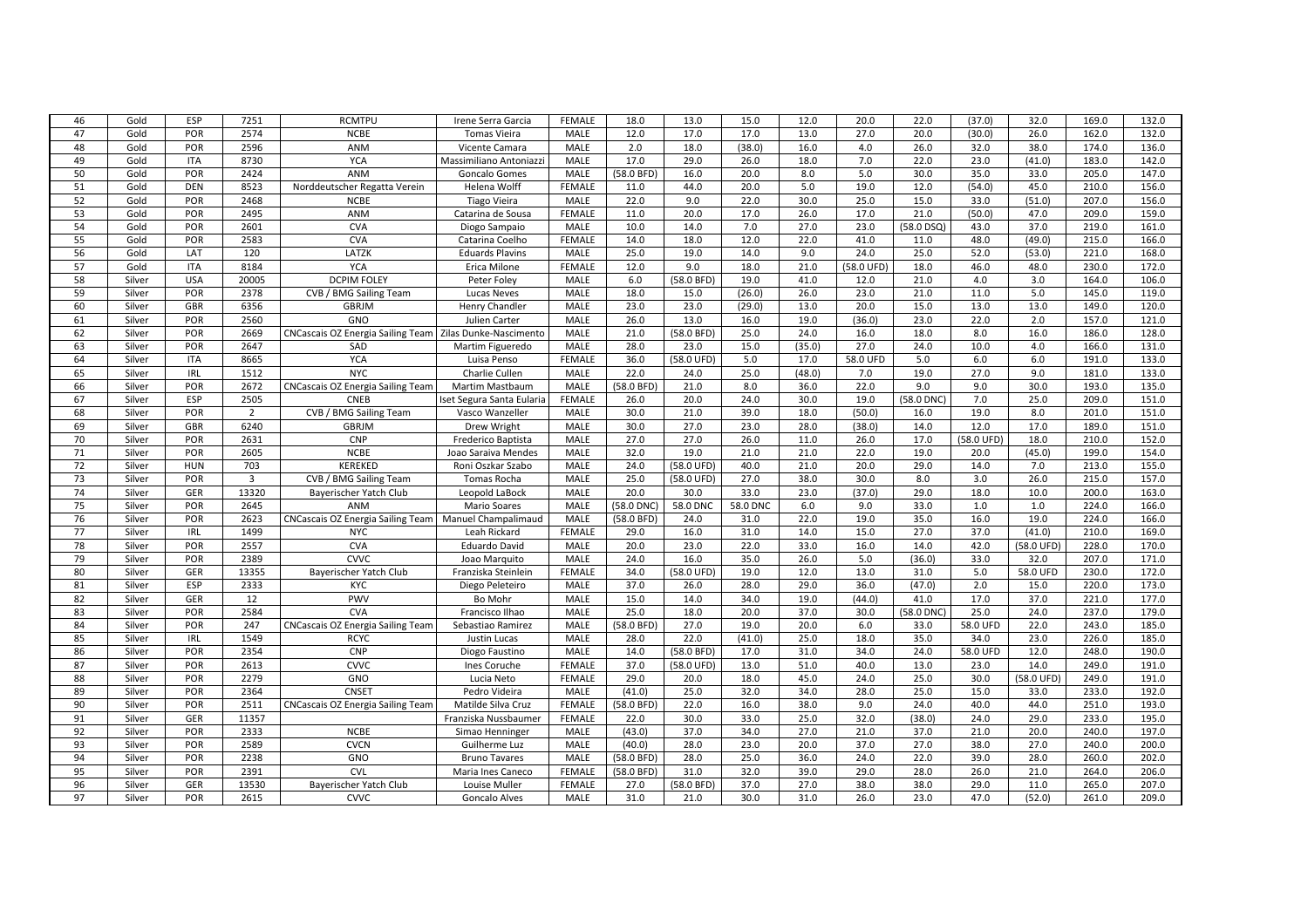| 98               |                  | <b>IRL</b> |       | <b>RCYC</b>                              |                        |                       | (58.0 BFD) | 17.0       |              | 20.0       | 37.0       | 36.0   | 28.0       | 47.0       | 277.0 |                |
|------------------|------------------|------------|-------|------------------------------------------|------------------------|-----------------------|------------|------------|--------------|------------|------------|--------|------------|------------|-------|----------------|
| 99               | Silver<br>Silver | POR        | 1532  | <b>NCBE</b>                              | <b>Harry Twomey</b>    | MALE<br><b>FEMALE</b> | 38.0       | 22.0       | 34.0<br>36.0 | 35.0       | 31.0       | 26.0   |            |            |       | 219.0<br>223.0 |
|                  |                  |            | 2651  |                                          | Marta Rosa             |                       |            |            |              |            |            |        | 35.0       | (42.0)     | 265.0 |                |
| 100              | Silver           | POR        | 2503  | <b>CVVC</b>                              | Elisa Fornelos         | <b>FEMALE</b>         | 19.0       | 29.0       | 42.0         | 32.0       | 26.0       | 42.0   | (58.0 UFD) | 39.0       | 287.0 | 229.0          |
| 101              | Silver           | POR        | 2934  | CNP                                      | Rafaela Sousa          | FEMALE                | 27.0       | 34.0       | 29.0         | 34.0       | 30.0       | 34.0   | (46.0)     | 43.0       | 277.0 | 231.0          |
| 102              | Silver           | POR        | 2465  | SCP                                      | Manuel Lello           | MALE                  | 39.0       | (58.0 UFD) | 35.0         | 28.0       | 23.0       | 16.0   | 43.0       | 48.0       | 290.0 | 232.0          |
| 103              | Silver           | POR        | 2352  | CNP                                      | Francisco Dias         | MALE                  | 21.0       | 33.0       | 35.0         | 30.0       | 43.0       | 39.0   | (58.0 UFD) | 31.0       | 290.0 | 232.0          |
| 104              | Silver           | <b>USA</b> | 21303 | <b>DCPIM FOLEY</b>                       | Audrey Foley           | FEMALE                | 35.0       | 28.0       | 33.0         | 28.0       | 41.0       | (46.0) | 31.0       | 38.0       | 280.0 | 234.0          |
| 105              | Silver           | POR        | 2527  | CVL                                      | Marta Fortunato        | FEMALE                | 19.0       | 41.0       | 36.0         | 32.0       | 31.0       | 29.0   | (49.0)     | 49.0       | 286.0 | 237.0          |
| 106              | Silver           | POR        | 2611  | <b>CVVC</b>                              | Lara Carvalho          | FEMALE                | (58.0 BFD) | 25.0       | 45.0         | 32.0       | 32.0       | 28.0   | 41.0       | 35.0       | 296.0 | 238.0          |
| 107              | Silver           | POR        | 2612  | <b>CVVC</b>                              | Duarte Costa           | <b>MALE</b>           | 42.0       | 26.0       | 28.0         | 40.0       | 34.0       | 32.0   | (44.0)     | 36.0       | 282.0 | 238.0          |
| 108              | Silver           | LAT        | 107   | LATZK                                    | Elza Cibule            | FEMALE                | 39.0       | 26.0       | 27.0         | 41.0       | 40.0       | 27.0   | 48.0       | (51.0)     | 299.0 | 248.0          |
| 109              | Silver           | POR        | 2559  | <b>NCBE</b>                              | Afonso Ramos           | MALE                  | 34.0       | 17.0       | 36.0         | 43.0       | 43.0       | 41.0   | 36.0       | (46.0)     | 296.0 | 250.0          |
| 110              | Silver           | IRL        | 1473  | <b>RCYC</b>                              | Ben O'Hare             | MALE                  | 23.0       | 49.0       | 27.0         | 41.0       | 25.0       | 37.0   | (58.0 UFD) | 50.0       | 310.0 | 252.0          |
| 111              | Silver           | POR        | 2628  | CVB / BMG Sailing Team                   | Joao Copio             | MALE                  | (58.0 UFD) | 58.0 BFD   | 31.0         | 33.0       | 28.0       | 23.0   | 45.0       | 34.0       | 310.0 | 252.0          |
| 112              | Silver           | ESP        | 17251 | <b>RCMTPU</b>                            | Jaime Velasco Toranjo  | MALE                  | (58.0 UFD) | 58.0 DNC   | 28.0         | 33.0       | 29.0       | 17.0   | 32.0       | 58.0 UFD   | 313.0 | 255.0          |
| 113              | Silver           | POR        | 2570  | <b>CNH</b>                               | Jorge Krug Pires       | MALE                  | 23.0       | 31.0       | 41.0         | 38.0       | 46.0       | 39.0   | (58.0 UFD) | 40.0       | 316.0 | 258.0          |
| 114              | Bronze           | POR        | 2654  | CNP                                      | Mara Antonio           | <b>FEMALE</b>         | 45.0       | (58.0 UFD) | 29.0         | 43.0       | 34.0       | 32.0   | 3.0        | 4.0        | 248.0 | 190.0          |
| 115              | <b>Bronze</b>    | POR        | 2355  | CVL                                      | Manuel Paiva           | MALE                  | 37.0       | 35.0       | 45.0         | 44.0       | 22.0       | (47.0) | 2.0        | 6.0        | 238.0 | 191.0          |
| 116              | <b>Bronze</b>    | POR        | 2466  | <b>NCBE</b>                              | Joao Resende           | MALE                  | (58.0 BFD) | 43.0       | 30.0         | 36.0       | 44.0       | 39.0   | 4.0        | 1.0        | 255.0 | 197.0          |
| 117              | <b>Bronze</b>    | <b>HUN</b> | 713   | <b>KEREKED</b>                           | <b>Botond Petranyi</b> | MALE                  | 28.0       | (42.0)     | 41.0         | 37.0       | 33.0       | 35.0   | 15.0       | 10.0       | 241.0 | 199.0          |
| 118              | <b>Bronze</b>    | POR        | 2520  | CNL                                      | Miguel Rodrigues       | MALE                  | 33.0       | (50.0)     | 40.0         | 50.0       | 29.0       | 42.0   | 1.0        | $5.0$      | 250.0 | 200.0          |
| 119              | <b>Bronze</b>    | POR        | 2635  | <b>CNH</b>                               | Tomas Oliveira         | MALE                  | 30.0       | 44.0       | 37.0         | (52.0)     | 42.0       | 34.0   | 7.0        | 7.0        | 253.0 | 201.0          |
| 120              | Bronze           | POR        | 2358  | <b>CNP</b>                               | Marta Cavaco           | FEMALE                | 29.0       | 37.0       | (47.0)       | 42.0       | 39.0       | 44.0   | 5.0        | 13.0       | 256.0 | 209.0          |
| $\overline{121}$ | Bronze           | POR        | 2497  | <b>ANM</b>                               | Diogo Freitas          | <b>MALE</b>           | 33.0       | 30.0       | 38.0         | (47.0)     | 39.0       | 45.0   | 13.0       | 12.0       | 257.0 | 210.0          |
| 122              | <b>Bronze</b>    | POR        | 2374  | <b>CVCN</b>                              | Manuel Teixeira        | MALE                  | 21.0       | 32.0       | 45.0         | 46.0       | (49.0)     | 44.0   | 9.0        | 14.0       | 260.0 | 211.0          |
| 123              | Bronze           | POR        | 2498  | <b>CVL</b>                               | Guilherme Quiteria     | MALE                  | 36.0       | 29.0       | 44.0         | 40.0       | (45.0)     | 40.0   | 12.0       | 11.0       | 257.0 | 212.0          |
| 124              | <b>Bronze</b>    | POR        | 2537  | <b>CNSET</b>                             | Maria Sammut           | FEMALE                | 43.0       | 38.0       | 47.0         | 15.0       | 39.0       | (49.0) | 19.0       | 20.0       | 270.0 | 221.0          |
| 125              | <b>Bronze</b>    | POR        | 2403  | <b>CVA</b>                               | Matilde Pinheiro       | FEMALE                | 35.0       | (58.0 UFD) | 37.0         | 39.0       | 35.0       | 45.0   | 10.0       | 21.0       | 280.0 | 222.0          |
| 126              | <b>Bronze</b>    | GER        | 13463 | Bayerischer Yatch Club                   | Moritz Giesselmann     | MALE                  | 38.0       | 25.0       | 42.0         | 42.0       | 35.0       | 37.0   | (58.0 UFD) | 9.0        | 286.0 | 228.0          |
| 127              | Bronze           | POR        | 2469  | <b>CVL</b>                               | Maria Rosario          | <b>FEMALE</b>         | 46.0       | 36.0       | 32.0         | (49.0)     | 41.0       | 33.0   | 22.0       | 19.0       | 278.0 | 229.0          |
| 128              | <b>Bronze</b>    | POR        | 2653  | <b>CVCN</b>                              | Joao Guimaraes         | <b>MALE</b>           | 26.0       | 32.0       | 51.0         | 34.0       | 35.0       | 49.0   | (58.0 UFD) | 3.0        | 288.0 | 230.0          |
| 129              | <b>Bronze</b>    | POR        | 2475  | <b>CVCN</b>                              | Rafael Pinho           | MALE                  | (58.0 BFD) | 47.0       | 42.0         | 29.0       | 58.0 DSQ   | 36.0   | 11.0       | 8.0        | 289.0 | 231.0          |
| 130              | <b>Bronze</b>    | <b>HUN</b> | 706   | <b>KEREKED</b>                           | Akos Fodor             | MALE                  | 31.0       | 33.0       | 52.0         | 31.0       | 43.0       | 41.0   | (58.0 UFD) | 2.0        | 291.0 | 233.0          |
| 131              | <b>Bronze</b>    | POR        | 2614  | <b>CVVC</b>                              | Rodrigo Goncalves      | MALE                  | 34.0       | 40.0       | (44.0)       | 29.0       | 42.0       | 34.0   | 24.0       | 32.0       | 279.0 | 235.0          |
| 132              | <b>Bronze</b>    | POR        | 2539  | <b>CNCascais OZ Energia Sailing Team</b> | Pedro Camacho          | MALE                  | 36.0       | 39.0       | 38.0         | (58.0 DNC) | 53.0       | 28.0   | 20.0       | 30.0       | 302.0 | 244.0          |
| 133              | Bronze           | POR        | 2587  | <b>CVVC</b>                              | Ricardo Gil            | MALE                  | (58.0 BFD) | 45.0       | 39.0         | 43.0       | 31.0       | 26.0   | 6.0        | 58.0 UFD   | 306.0 | 248.0          |
| 134              | <b>Bronze</b>    | POR        | 1891  | CNCascais OZ Energia Sailing Team        | Tomas Vasco            | MALE                  | 40.0       | 31.0       | 43.0         | 24.0       | 50.0       | 43.0   | (58.0 UFD) | 25.0       | 314.0 | 256.0          |
| 135              | Bronze           | POR        | 2491  | <b>CVA</b>                               | Luisa Peres            | FEMALE                | 48.0       | 36.0       | 47.0         | 40.0       | 45.0       | 30.0   | (58.0 UFD) | 16.0       | 320.0 | 262.0          |
| 136              | Bronze           | GER        | 11649 | Bayerischer Yatch Club                   | Ida Giesselmann        | <b>FEMALE</b>         | 42.0       | 32.0       | 52.0         | 37.0       | 46.0       | (53.0) | 16.0       | 38.0       | 316.0 | 263.0          |
| 137              | Bronze           | POR        | 2533  | <b>CVVC</b>                              | Margarida Peixoto      | FEMALE                | (58.0 UFD) | 33.0       | 39.0         | 35.0       | 32.0       | 45.0   | 58.0 UFD   | 24.0       | 324.0 | 266.0          |
| 138              | Bronze           | POR        | 2526  | SCP                                      | Bruno Pereira          | MALE                  | 47.0       | 35.0       | 43.0         | 44.0       | (58.0 UFD) | 42.0   | 21.0       | 35.0       | 325.0 | 267.0          |
| 139              | <b>Bronze</b>    | POR        | 2313  | <b>NCBE</b>                              | Filipe Quartin         | MALE                  | 39.0       | 48.0       | (49.0)       | 46.0       | 46.0       | 48.0   | 18.0       | 23.0       | 317.0 | 268.0          |
| 140              | Bronze           | POR        | 2633  | <b>CVVC</b>                              | Henar Perez            | FEMALE                | 35.0       | 38.0       | 46.0         | 48.0       | 42.0       | 43.0   | (58.0 UFD) | 17.0       | 327.0 | 269.0          |
| 141              | <b>Bronze</b>    | POR        | 2655  | ANM                                      | Joao Pereira           | MALE                  | 41.0       | 39.0       | 40.0         | 46.0       | 36.0       | 43.0   | (58.0 UFD) | 26.0       | 329.0 | 271.0          |
| 142              | Bronze           | POR        | 2689  | ANM                                      | Salvador Silva         | MALE                  | 50.0       | 41.0       | 44.0         | (51.0)     | 38.0       | 44.0   | 14.0       | 42.0       | 324.0 | 273.0          |
| 143              | Bronze           | POR        | 2096  | <b>CVA</b>                               | Antonio Pires-de-Lima  | MALE                  | 32.0       | 36.0       | (48.0)       | 45.0       | 40.0       | 46.0   | 30.0       | 44.0       | 321.0 | 273.0          |
| 144              | Bronze           | POR        | 2210  | SAD                                      | Joao Pires             | <b>MALE</b>           | 44.0       | 34.0       | 48.0         | 49.0       | 49.0       | (52.0) | 23.0       | 31.0       | 330.0 | 278.0          |
| 145              | Bronze           | POR        | 2688  | ANM                                      | Afonso Silva           | MALE                  | 52.0       | 43.0       | 54.0         | 44.0       | 33.0       | 47.0   | 8.0        | (58.0 UFD) | 339.0 | 281.0          |
| 146              | <b>Bronze</b>    | POR        | 2255  | CNA                                      | Rita Duarte            | FEMALE                | 46.0       | 34.0       | 50.0         | 42.0       | 48.0       | 50.0   | (58.0 UFD) | 18.0       | 346.0 | 288.0          |
| 147              | <b>Bronze</b>    | POR        | 2111  | ANL                                      | Diogo Castelos         | Male                  | (54.0)     | 39.0       | 49.0         | 49.0       | 52.0       | 40.0   | 25.0       | 40.0       | 348.0 | 294.0          |
| 148              | Bronze           | POR        | 2513  | CNL                                      | Goncalo Veloso         | MALE                  | 47.0       | 40.0       | 50.0         | (54.0)     | 47.0       | 52.0   | 27.0       | 37.0       | 354.0 | 300.0          |
| 149              | Bronze           | POR        | 2336  | CNA                                      | Jose Pedro Lopes       | MALE                  | 51.0       | 38.0       | 48.0         | (53.0)     | 48.0       | 48.0   | 26.0       | 43.0       | 355.0 | 302.0          |
|                  |                  |            |       |                                          |                        |                       |            |            |              |            |            |        |            |            |       |                |